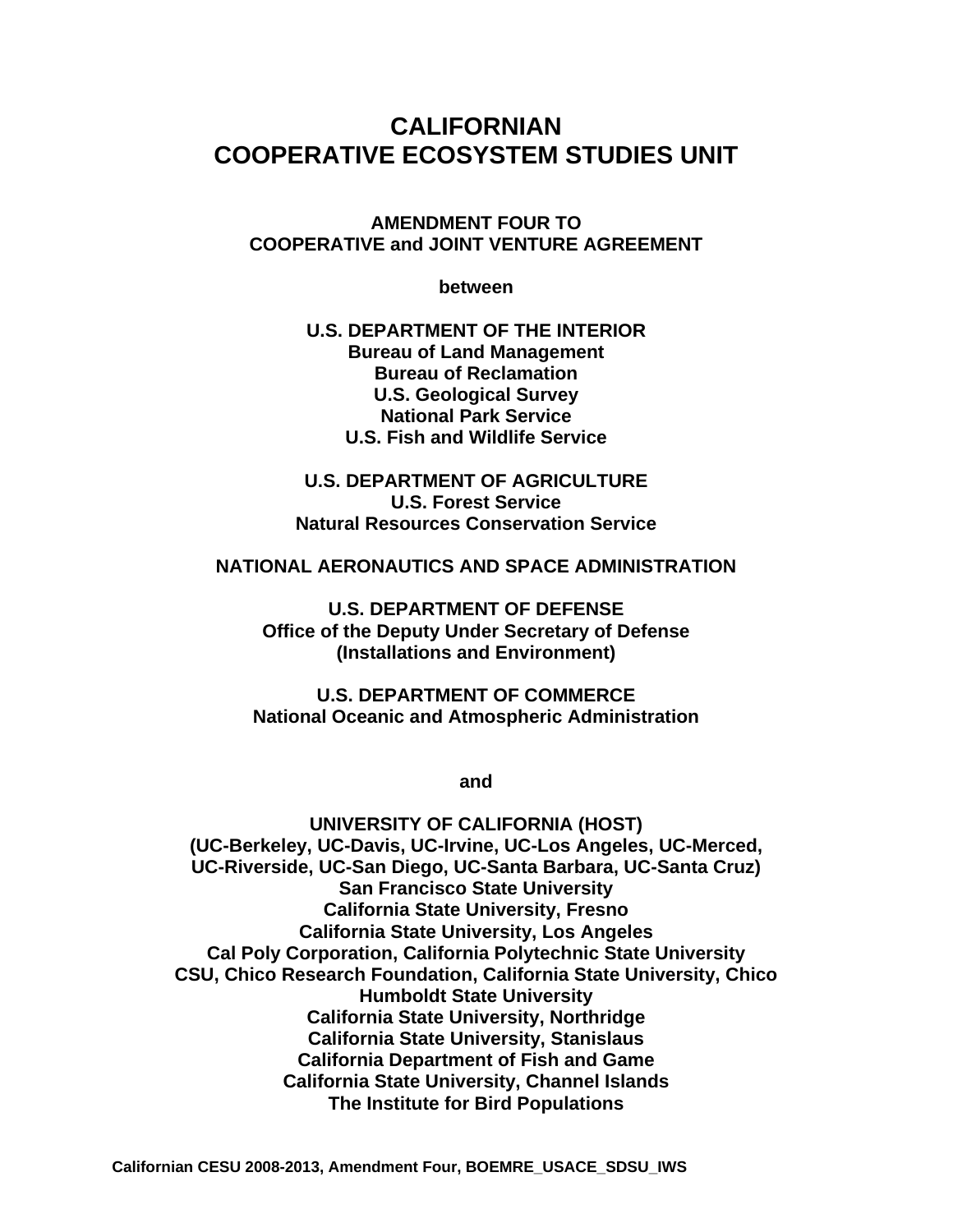# **Adding:**

#### **Bureau of Ocean Energy Management, Regulation and Enforcement U.S. Army Corps of Engineers – Civil Works San Diego State University Institute for Wildlife Studies**

With the exception of the changes below, all terms and conditions of the Californian Cooperative Ecosystem Studies Unit (CESU) Cooperative and Joint Venture Agreement apply to this Amendment, and this Amendment is hereby made part of the Agreement.

# **ARTICLE I. BACKGROUND AND OBJECTIVES**

- A.2. The Bureau of Ocean Energy Management, Regulation and Enforcement (formerly Minerals Management Service) is hereby included in the Californian CESU as a Federal Agency Partner.
- A.3. The U.S. Army Corps of Engineers–Civil Works is hereby included in the Californian CESU as a Federal Agency Partner under agreement # W912HZ-11-2-0004.
- M.3. The San Diego State University and the Institute for Wildlife Studies are hereby included in the Californian CESU as Partner Institutions.
- O. Department of the Interior (DOI) Secretarial Order No. 3071 established the Minerals Management Service in 1982 with responsibility for managing the Nation's oil, natural gas, and other mineral resources on the Federal Outer Continental Shelf (OCS) and the mineral revenues from OCS, Federal, and Indian lands as authorized by the OCS Lands Act (OCSLA) (43 USC 1331-1356). Pursuant to DOI Secretarial Order No. 3302 (18 June 2010), the Minerals Management Service was renamed the Bureau of Ocean Energy Management, Regulation and Enforcement (hereafter BOEMRE). The BOEMRE manages the mineral resources on 1.7 billion acres of the OCS to ensure that the U.S. government receives fair market value for acreage made available for leasing and manages any oil and gas activities to conserve resources, operate safely, and protect the coastal and marine environment. In addition to OCSLA, numerous laws, but particularly NEPA, provide the basis for environmental assessment and study of impacts associated with OCS related activities. OCSLA Section 1346 mandates the conduct of environmental and socioeconomic studies needed for the assessment and management of environmental impacts on the human, marine, and coastal environments which may be affected by oil and gas or other mineral development. It further states that the Secretary may by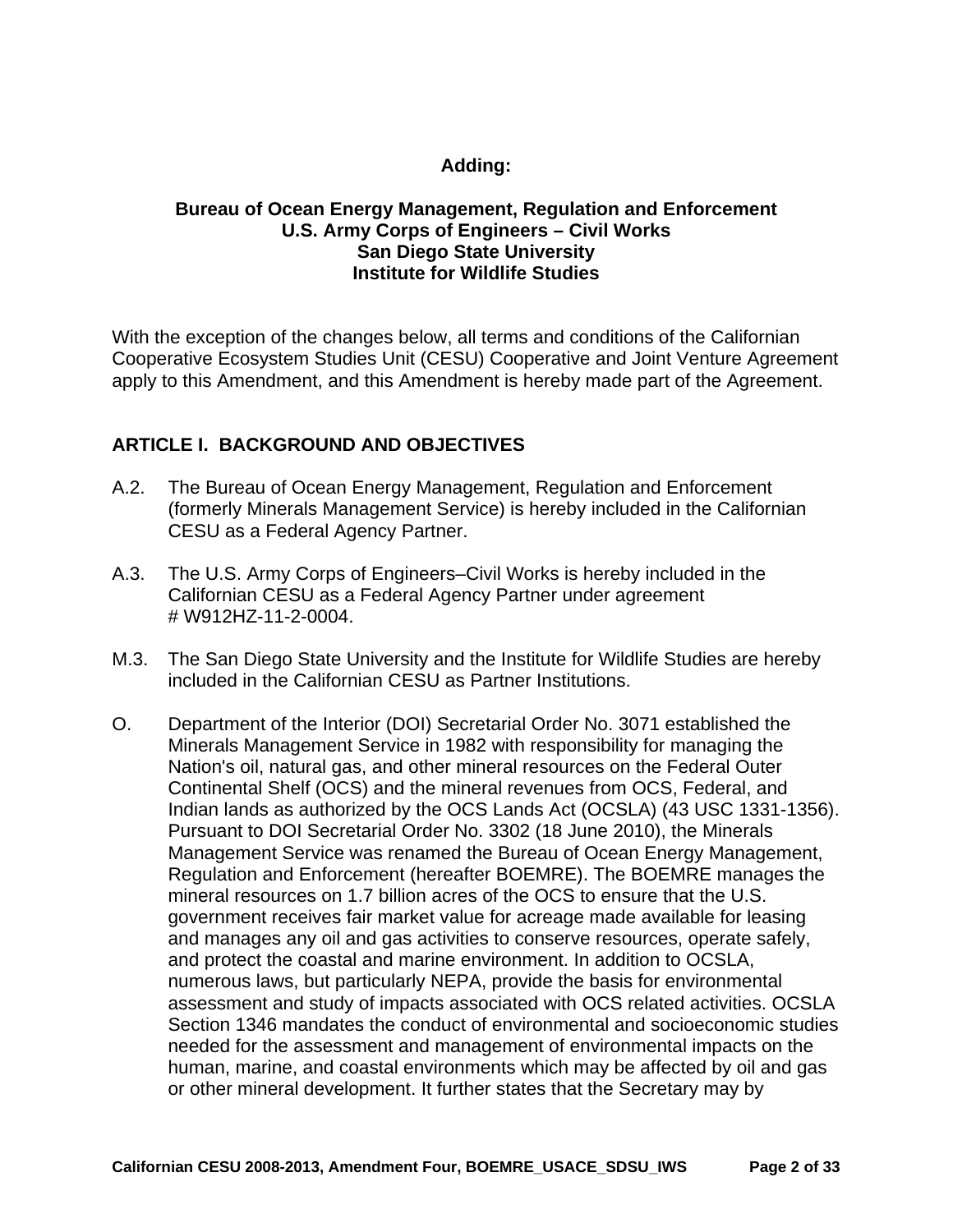agreement utilize, with or without reimbursement, the services, personnel, or facilities of any Federal, State, or local government agency. OCSLA Section 1345 authorizes the use of cooperative agreements with affected States to meet the requirements of OCSLA, including sharing of information, joint utilization of available expertise, formation of joint monitoring arrangements to carry out applicable Federal and State laws, regulations, and stipulations relevant to outer Continental Shelf operations both onshore and offshore. The Energy Policy Act of 2005 amended the OCS Lands Act to give authority to the Department of the Interior to coordinate the development of an alternative energy program on the OCS and also to coordinate the energy and non-energy related uses in areas of the OCS where traditional oil and natural gas development already occurs. BOEMRE may use, as appropriate, the aforementioned authorities for specific activities under this agreement and to enter into this cooperative agreement continuing the Californian CESU to assist in providing research, technical assistance and educational services.

P. The U.S. Army Corp of Engineers–Civil Works (hereinafter called USACE-CW) provides assistance in the development and management in the nation's water resources. The main missions of USACE-CW, i.e., the Corps, are 1) to facilitate commercial navigation, 2) to protect citizens and their property from flood and storm damages, and 3) to protect and restore environmental resources. The Corps carries out most of its work in partnership with Tribal, state and local governments and other non-federal entities. The Corps must rely upon using the best available science in the evaluation of water resources needs and in the development of recommendations for water resource management. The university and scientific advances will assist the Corps in reaching sound, scientifically based decisions. In accordance with 10 U.S.C. 2358, USACE-CW is authorized to enter into the cooperative agreement with the Californian CESU enabling the USACE-CW to receive direct scientific support from regional CESU members. USACE-CW is authorized to cooperate with other agencies in accordance with Title 33 U.S.C. 2323a and 10 U.S.C. 3036(d).

#### **ARTICLE II. STATEMENT OF WORK**

D.6.a. Also, in accordance with 22 CFR Part 518 (Department of Defense), 10 U.S.C. 2358, 33 U.S.C. 2323a, 10 U.S.C. 3036(d), and DoD 3210.6-R, Department of Defense Grant and Agreement Regulations (U.S. Army Corps of Engineers-Civil Works).

#### **ARTICLE III. TERM OF THE AGREEMENT**

A.1. The effective date of the Californian CESU Cooperative and Joint Venture Agreement is 01 July 2008.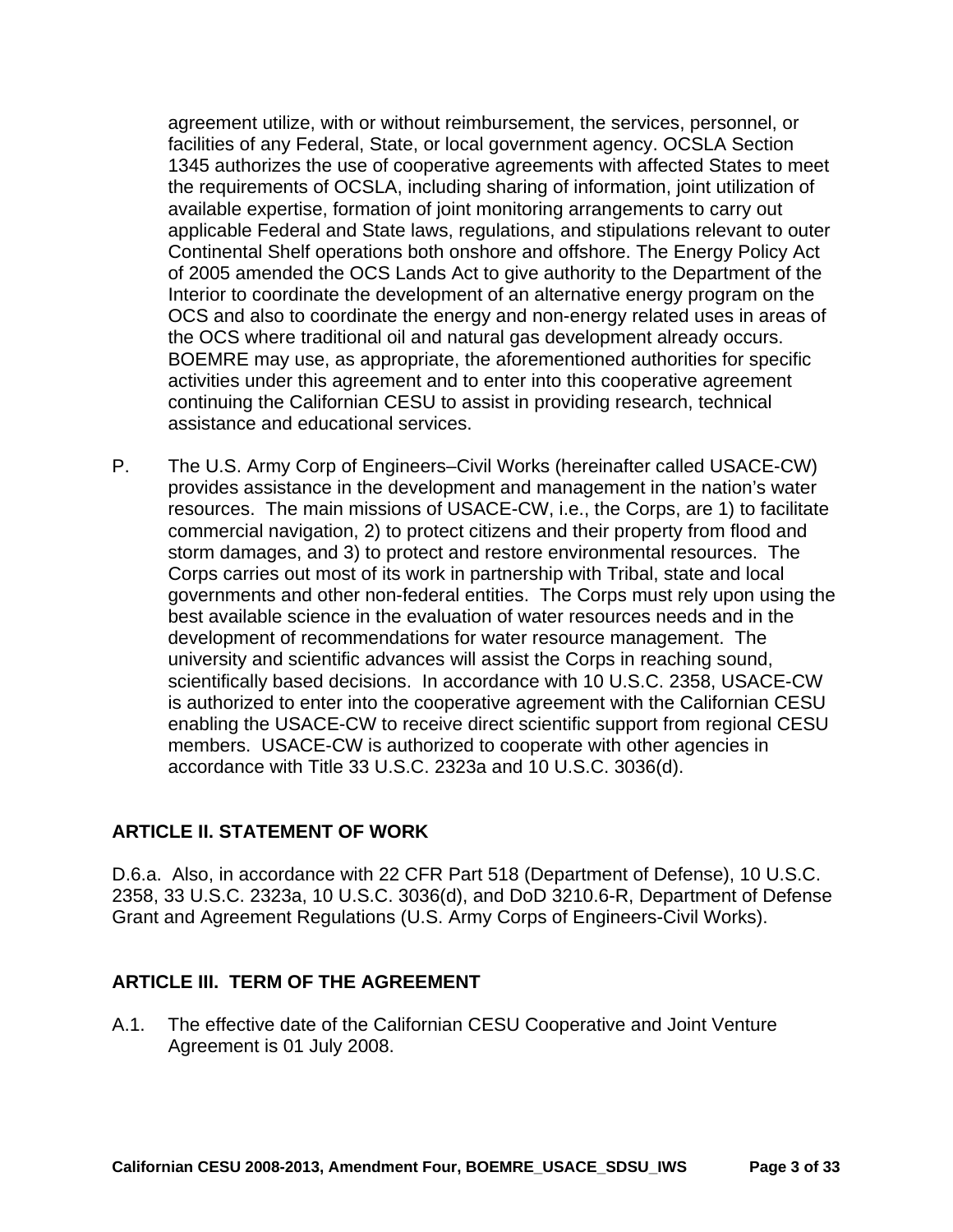A.3. The effective date of this Amendment to the Californian CESU Cooperative and Joint Venture Agreement shall be determined from the date of the last signature to this Amendment.

#### **ARTICLE IV. KEY OFFICIALS**

A.11. The technical representative for the Bureau of Ocean Energy Management, Regulation and Enforcement is:

Jennifer Ewald Physical Oceanographer Bureau of Ocean Energy Management, Regulation and Enforcement Environmental Division - Environmental Sciences Branch Environmental Studies Program 381 Elden Street, Mail Stop 4041 Herndon, VA 20170 Phone: (703) 787-1608 Fax: (703) 787-1053 Jennifer.Ewald@boemre.gov

A.12. The technical representative for the U.S. Army Corps of Engineers–Civil Works is:

Alfred F. Cofrancesco Technical Director, Civil Works, Environmental Engineering & Science Department of the Army Engineering Research and Development Center Corps of Engineers Environmental Laboratory Waterways Experiment Station 3909 Halls Ferry Road Vicksburg, MS 39180-6199 Phone: (601) 634-3182 Fax: (601) 634-3664 Al.F.Cofrancesco@usace.army.mil

Administrative Representatives:

Amanda Irwin Campbell Contract Specialist, ERDC Contracting Office U.S. Army Corps of Engineers Engineer Research and Development Center 3909 Halls Ferry Road Vicksburg, MS 39180 Phone: (601) 634-3944 Fax: (601) 634-4885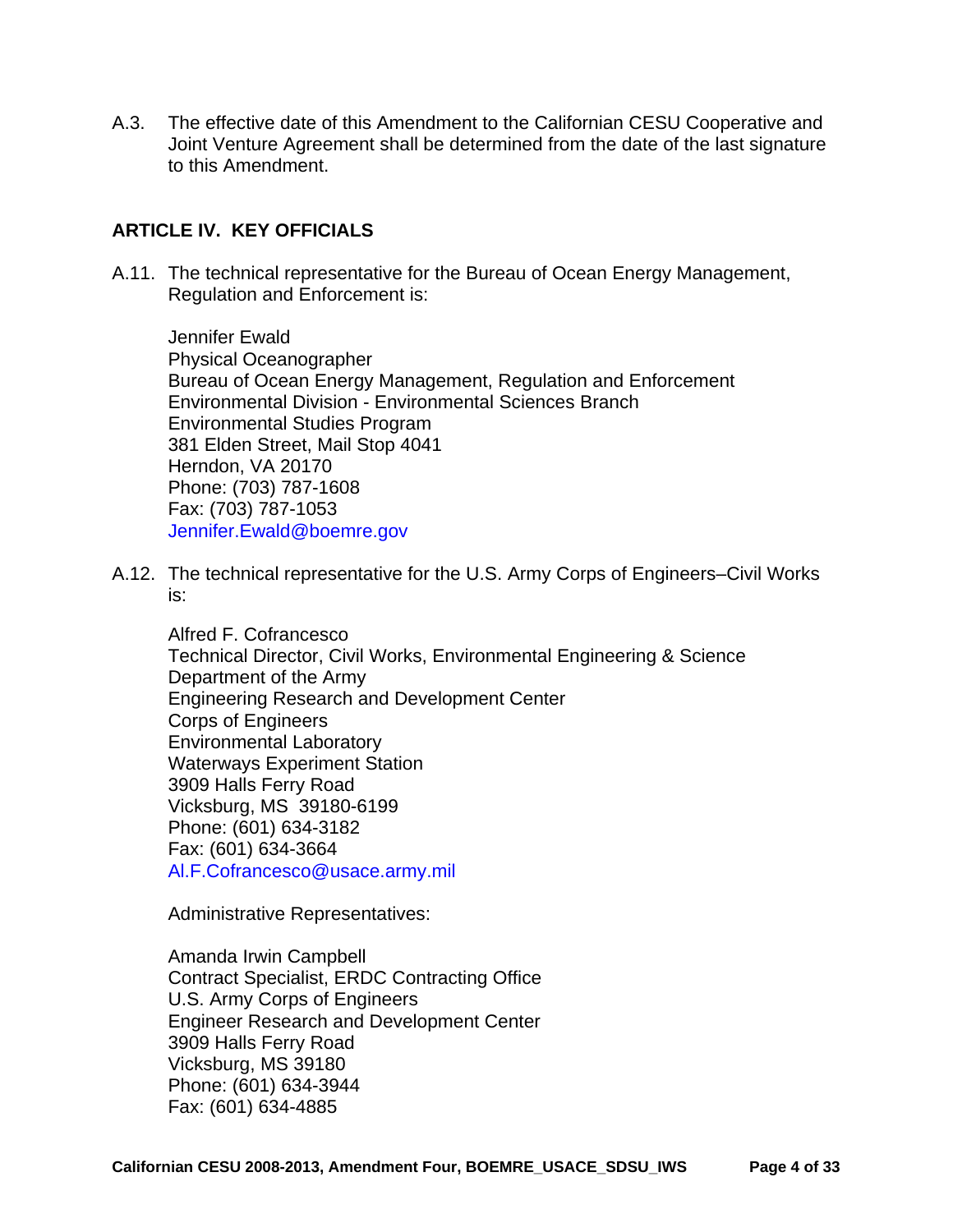Amanda.I.Campbell@usace.army.mil

Michael G. Lee Grants Officer ERDC Contracting Office (ECO) 3909 Halls Ferry Road Vicksburg, MS 39180-6199 Phone: (601) 634-3903 Fax: (601) 634-4885 Michael.G.Lee@usace.army.mil

C.12. The technical representative for the San Diego State University is:

Rebecca Lewison Assistant Professor Biology Department North Life Sciences Room 102 San Diego State University 5500 Campanile Drive San Diego, CA 92182-4614 Phone: (619) 594-8287 Fax: (619) 594-5676 rlewison@sciences.sdsu.edu

C.13. The technical representative for the Institute for Wildlife Studies is:

David K. Garcelon President Institute for Wildlife Studies P.O. Box 1104 Arcata, CA 95518 Phone: (707) 822-4258 Fax: (707) 822-6300 garcelon@iws.org

#### **ARTICLE V. AWARD**

A.2. Upon signature of all parties to this amendment, the Bureau of Ocean Energy Management, Regulation and Enforcement and U.S. Army Corps of Engineers – Civil Works will each commit \$10,000 in funds to the Host University in furtherance of the agreement, to be authorized by a modification issued against the agreement.

A.3. Also, in accordance with 22 CFR Part 518 (Department of Defense), 10 U.S.C. 2358, 33 U.S.C. 2323a, 10 U.S.C. 3036(d), and DoD 3210.6-R, Department of Defense Grant and Agreement Regulations (U.S. Army Corps of Engineers-Civil Works).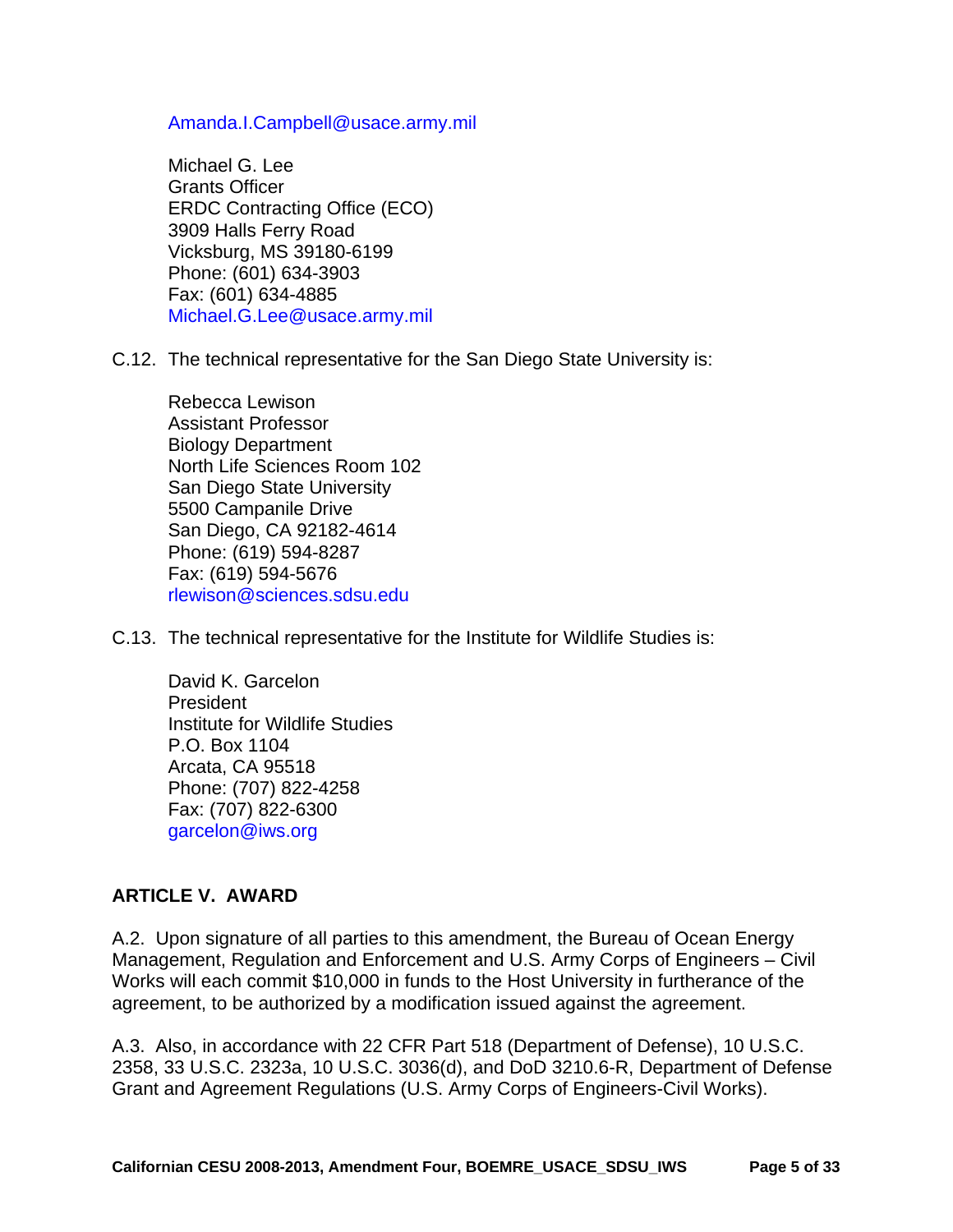# **ARTICLE VI. PRIOR APPROVAL**

A.2. Also, in accordance with 22 CFR Part 518 (Department of Defense), 10 U.S.C. 2358, 33 U.S.C. 2323a, 10 U.S.C. 3036(d), and DoD 3210.6-R, Department of Defense Grant and Agreement Regulations (U.S. Army Corps of Engineers-Civil Works).

# **ARTICLE VII. REPORTS AND DELIVERABLES**

A.2. Also, in accordance with 22 CFR Part 518 (Department of Defense), 10 U.S.C. 2358, 33 U.S.C. 2323a, 10 U.S.C. 3036(d), and DoD 3210.6-R, Department of Defense Grant and Agreement Regulations (U.S. Army Corps of Engineers-Civil Works).

#### **ARTICLE VIII. PROPERTY UTILIZATION AND DISPOSITION**

A.2. Also, in accordance with 22 CFR Part 518 (Department of Defense), 10 U.S.C. 2358, 33 U.S.C. 2323a, 10 U.S.C. 3036(d), and DoD 3210.6-R, Department of Defense Grant and Agreement Regulations (U.S. Army Corps of Engineers-Civil Works).

### **ARTICLE IX. TERMINATION**

A.2. Also, in accordance with 22 CFR Part 518 (Department of Defense), 10 U.S.C. 2358, 33 U.S.C. 2323a, 10 U.S.C. 3036(d), and DoD 3210.6-R, Department of Defense Grant and Agreement Regulations (U.S. Army Corps of Engineers-Civil Works).

#### **ARTICLE XIV. AMENDMENT AUTHORIZING SIGNATURES**

The following authorizing signatures are attached to this Amendment:

#### U.S. DEPARTMENT OF THE INTERIOR

- A. Bureau of Land Management
- B. Bureau of Reclamation
- C. U.S. Fish and Wildlife Service
- D. U.S. Geological Survey
- E. National Park Service
- **F. Bureau of Ocean Energy Management, Regulation and Enforcement**

#### U.S. DEPARTMENT OF AGRICULTURE

- G. U.S. Forest Service
- H. Natural Resources Conservation Service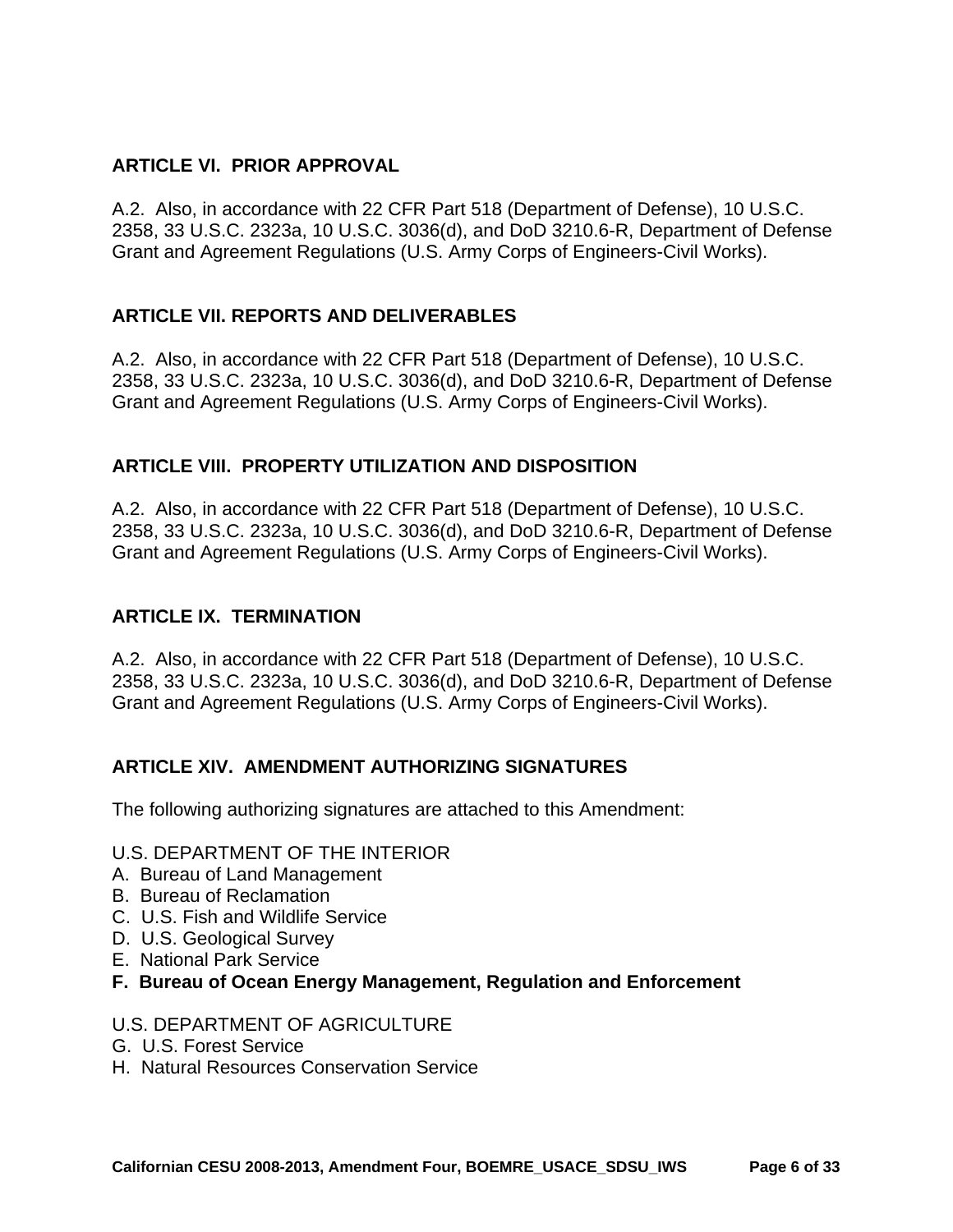### I. NATIONAL AERONAUTICS AND SPACE ADMINISTRATION

#### U.S. DEPARTMENT OF DEFENSE

J. Office of the Deputy Under Secretary of Defense (Installations and Environment)

**K. U.S. Army Corps of Engineers – Civil Works** 

#### U.S. DEPARTMENT OF COMMERCE

L. National Oceanic and Atmospheric Administration

#### M. UNIVERSITY OF CALIFORNIA (HOST)

- N. San Francisco State University
- O. California State University, Fresno
- P. California State University, Los Angeles
- Q. Cal Poly Corporation, California Polytechnic State University
- R. CSU, Chico Research Foundation, California State University, Chico
- S. Humboldt State University
- T. California State University, Northridge
- U. California State University, Stanislaus
- V. California Department of Fish and Game
- W. California State University, Channel Islands
- X. The Institute for Bird Populations
- **Y. San Diego State University**
- **Z. Institute for Wildlife Studies**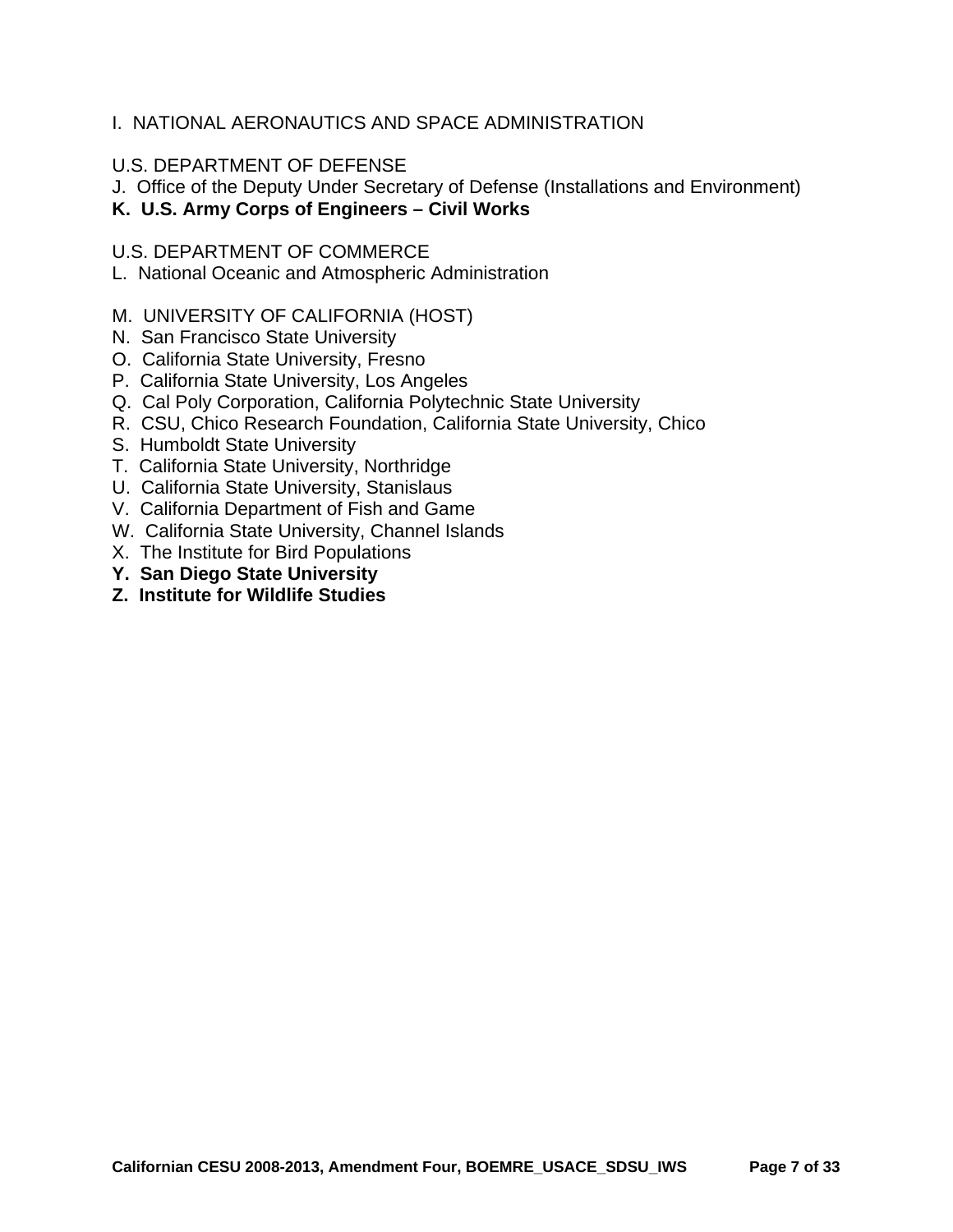A. Bureau of Land Management

drosi A c.t

Jim Abbott Acting State Director

 $\frac{12/15}{2010}$ <br>Julia B. Lang Traci D. Thaler Date

Assistance Officer

 $20/10$  $Da'$ 

Californian CESU 2008-2013, Amendment Four, BOEMRE\_USACE\_SDSU\_IWS Page 8 of 33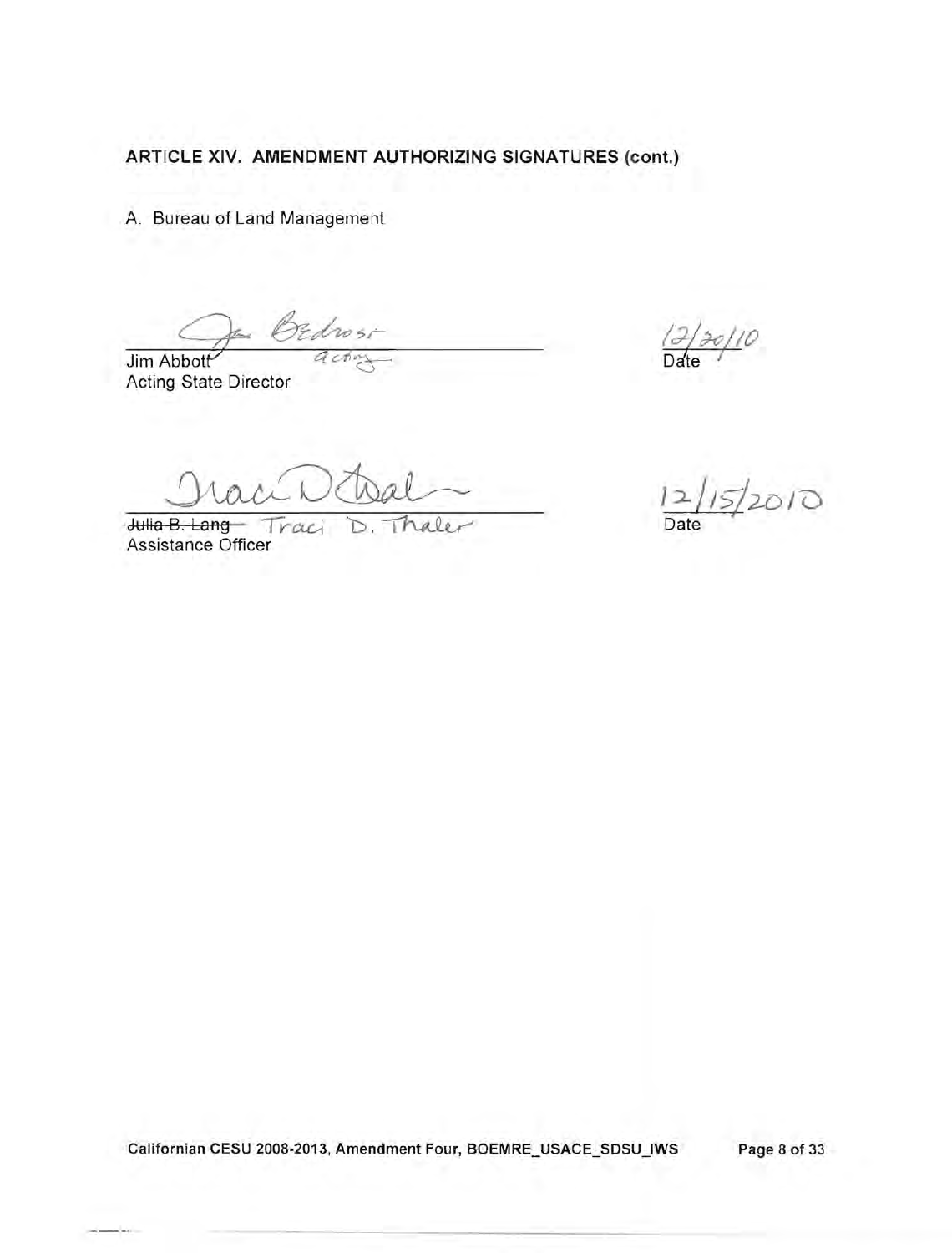B. Bureau of Reclamation

[Print Name]: [Print Title]:

Californian CESU 2008-2013, Amendment Four, BOEMRE\_USACE\_SDSU\_IWS Page 9 of 33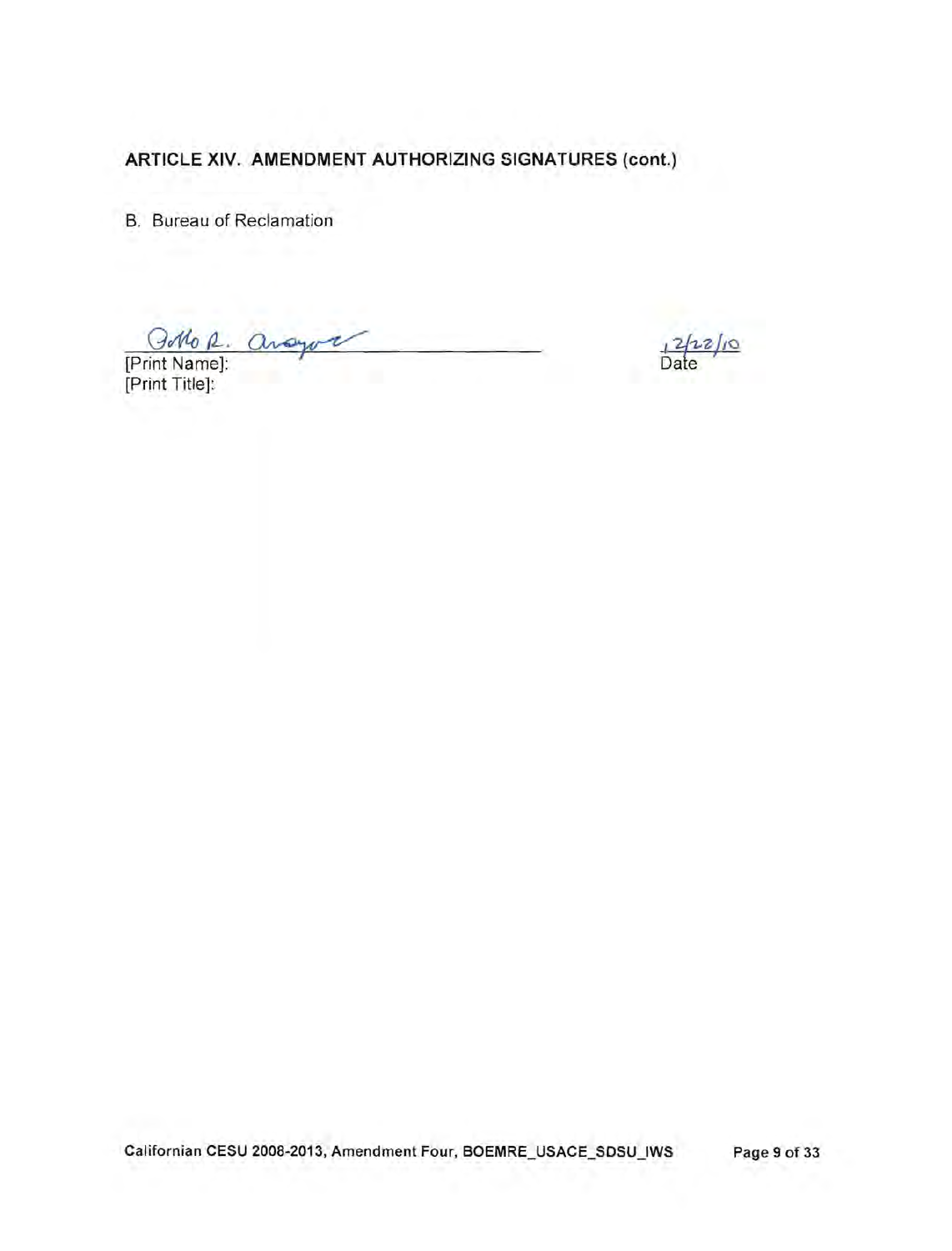C. U.S. Fish and Wildlife Service

Print Name]: Alexandra Pitts<br>[Print Title]: Deputy Regional Director

 $2018$  $l^2$ 

Californian CESU 2008-2013, Amendment Four, BOEMRE\_USACE\_SDSU\_IWS Page 10 of 33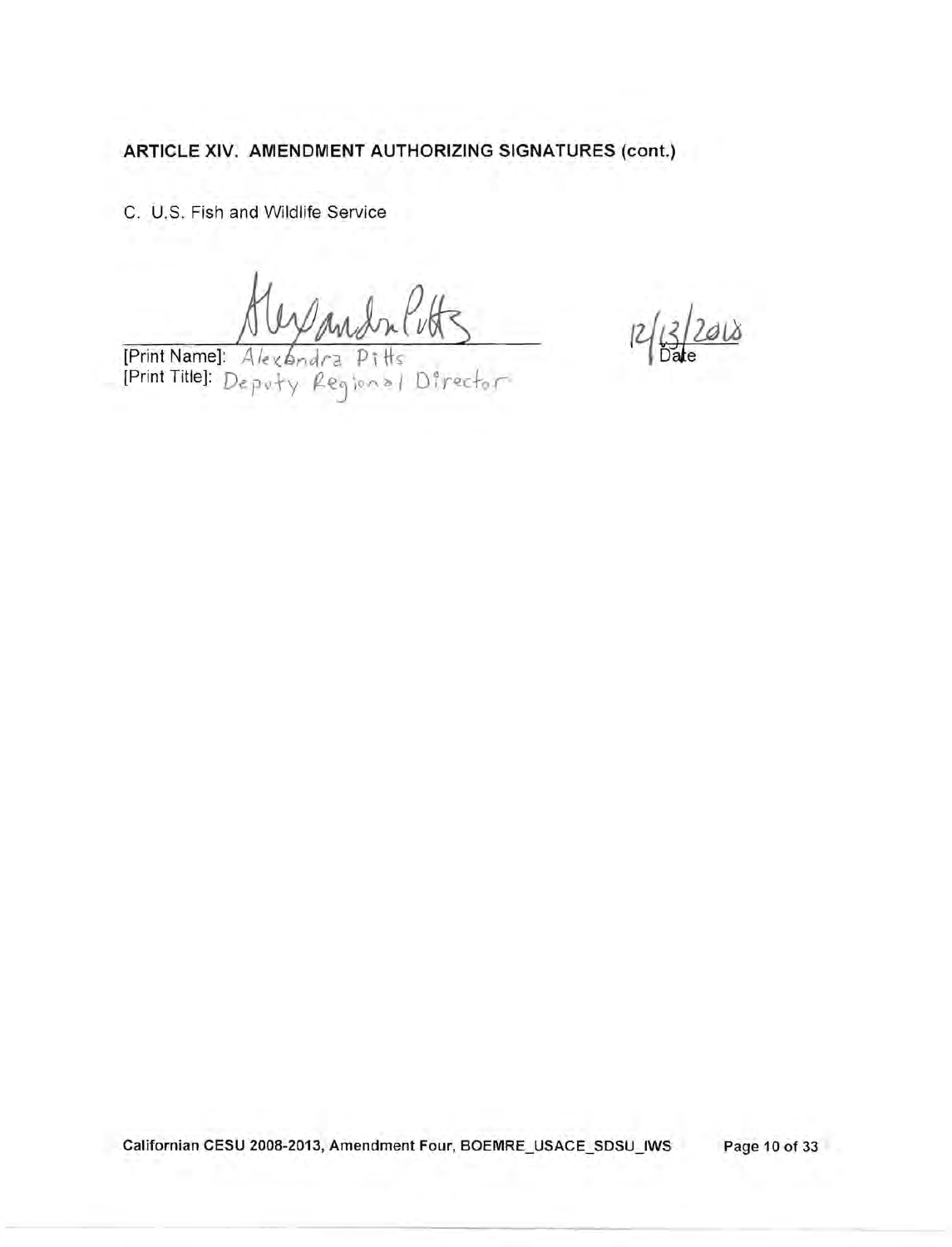D. U.S. Geological Survey

Sherri Ly Bredesen<br>Contracting Officer

Date

Californian CESU 2008-2013, Amendment Four, BOEMRE\_USACE\_SDSU\_IWS

Page 11 of 33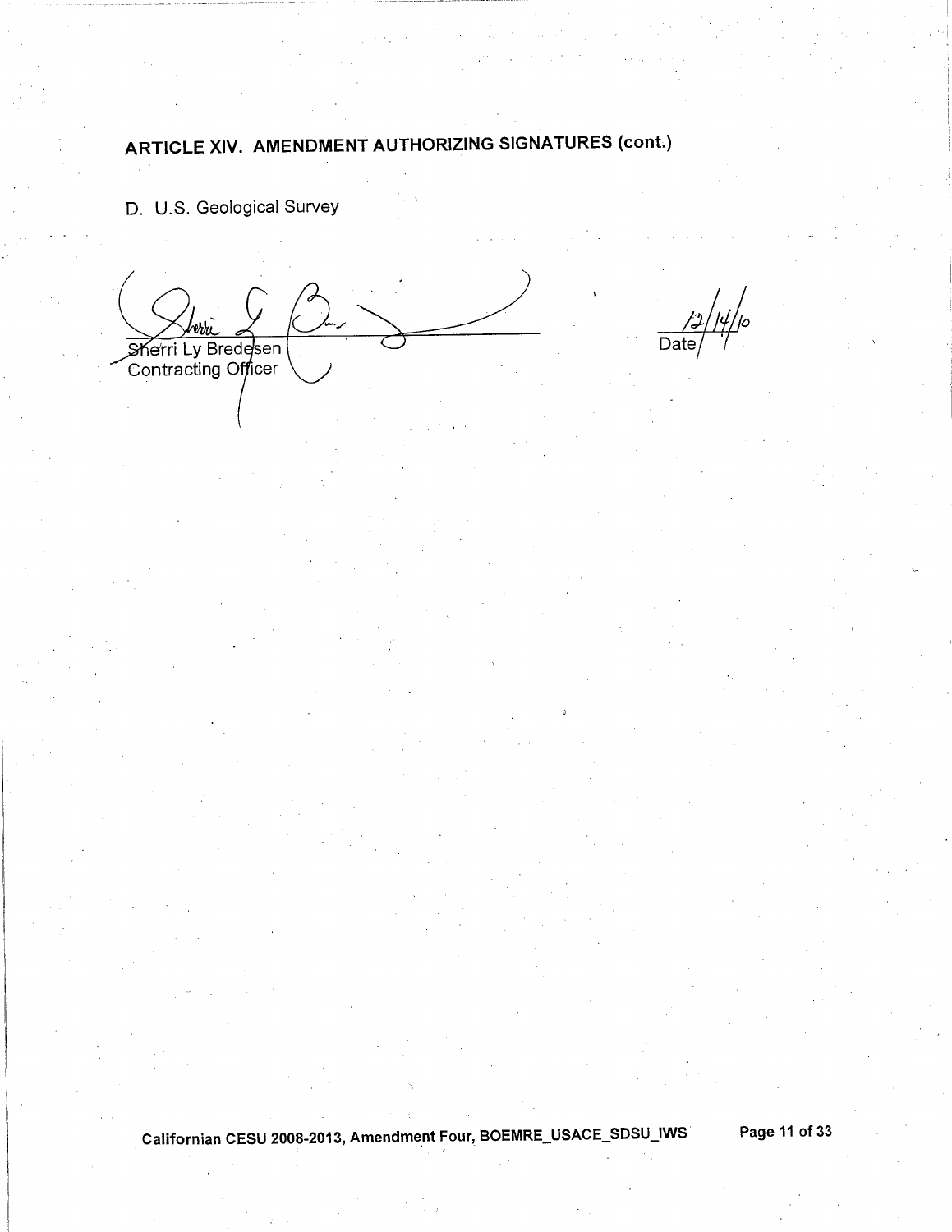E. National Park Service

 $\overline{\mathbb{R}}$ 

 $Sh_{\text{EUL}}$   $\frac{12}{15}$ Jamie V. Sherrill

Contracts/Agreements Team Leader

Chris Lehnertz

Regional Director Pacific West Region

 $\frac{12/10}{\text{Date}}$ 

Californian CESU 2008-2013, Amendment Four, BOEMRE\_USACE\_SDSU\_IWS Page 12 of 33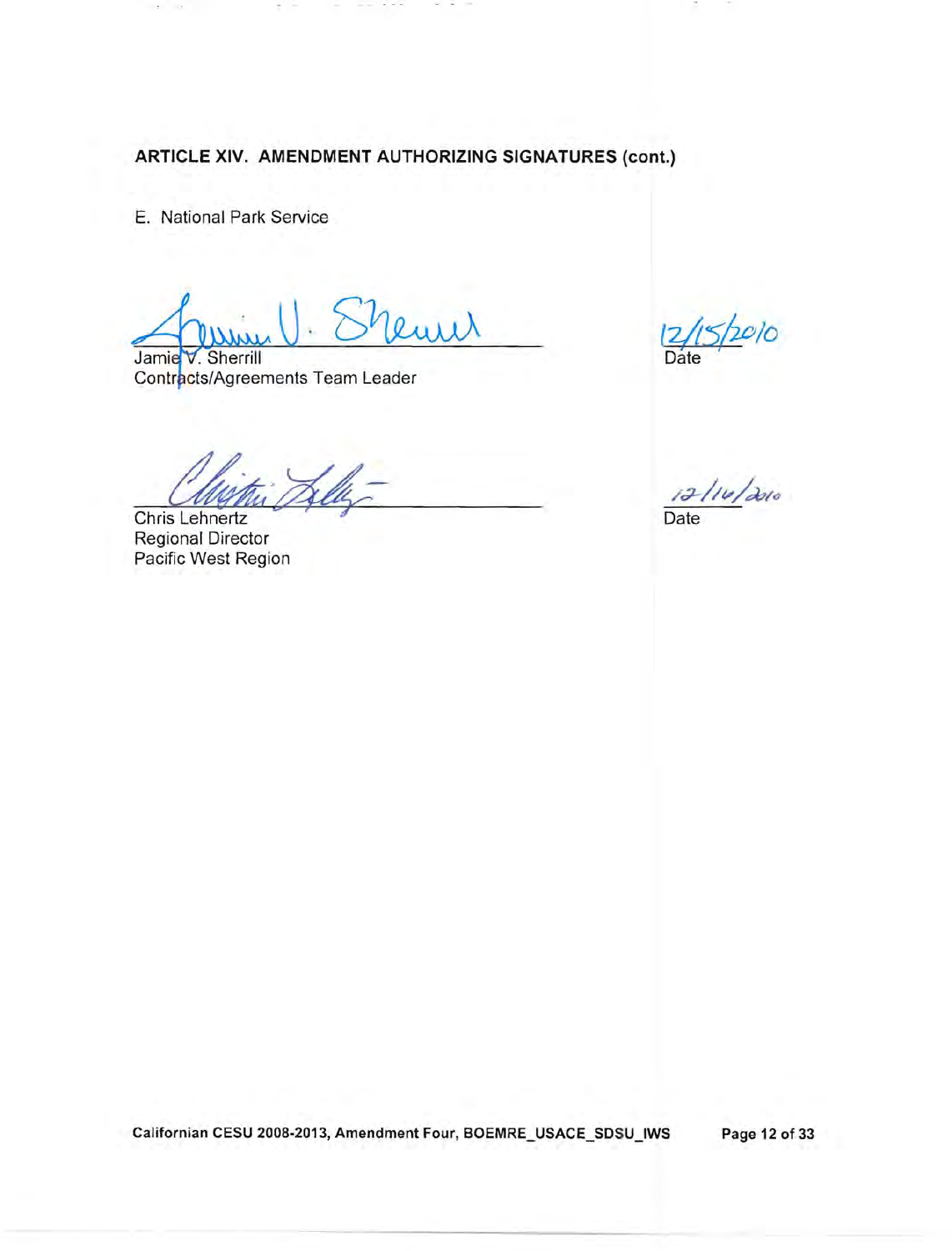F. Bureau of Ocean Energy Management, Regulation and Enforcement

[Print Name]: Rodney Cluck

 $12010$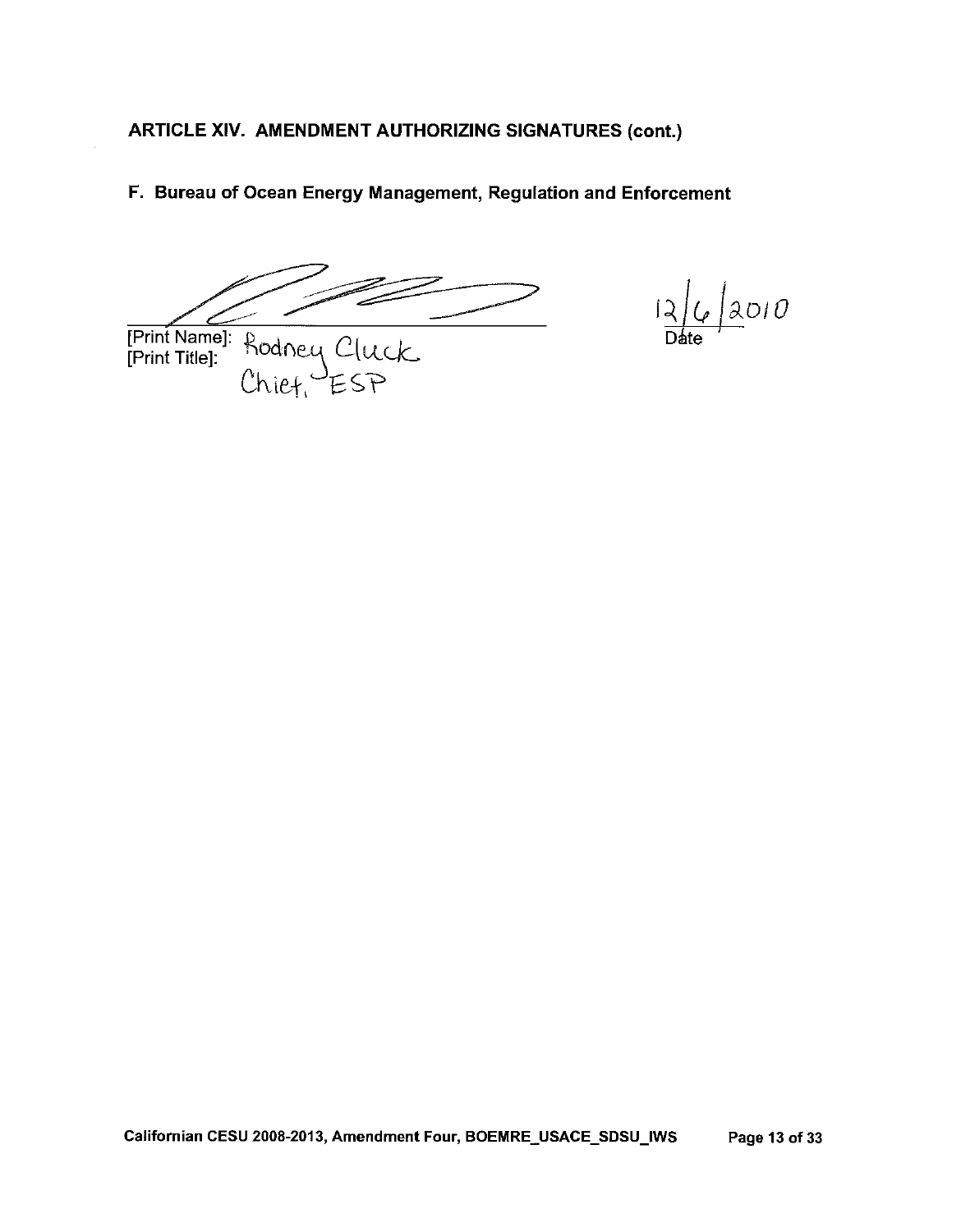G. U.S. Forest Service

Stfouder DEANNA

[Print Name]: [Print Title]:

14 Dec 10

 $\sigma$ 

Date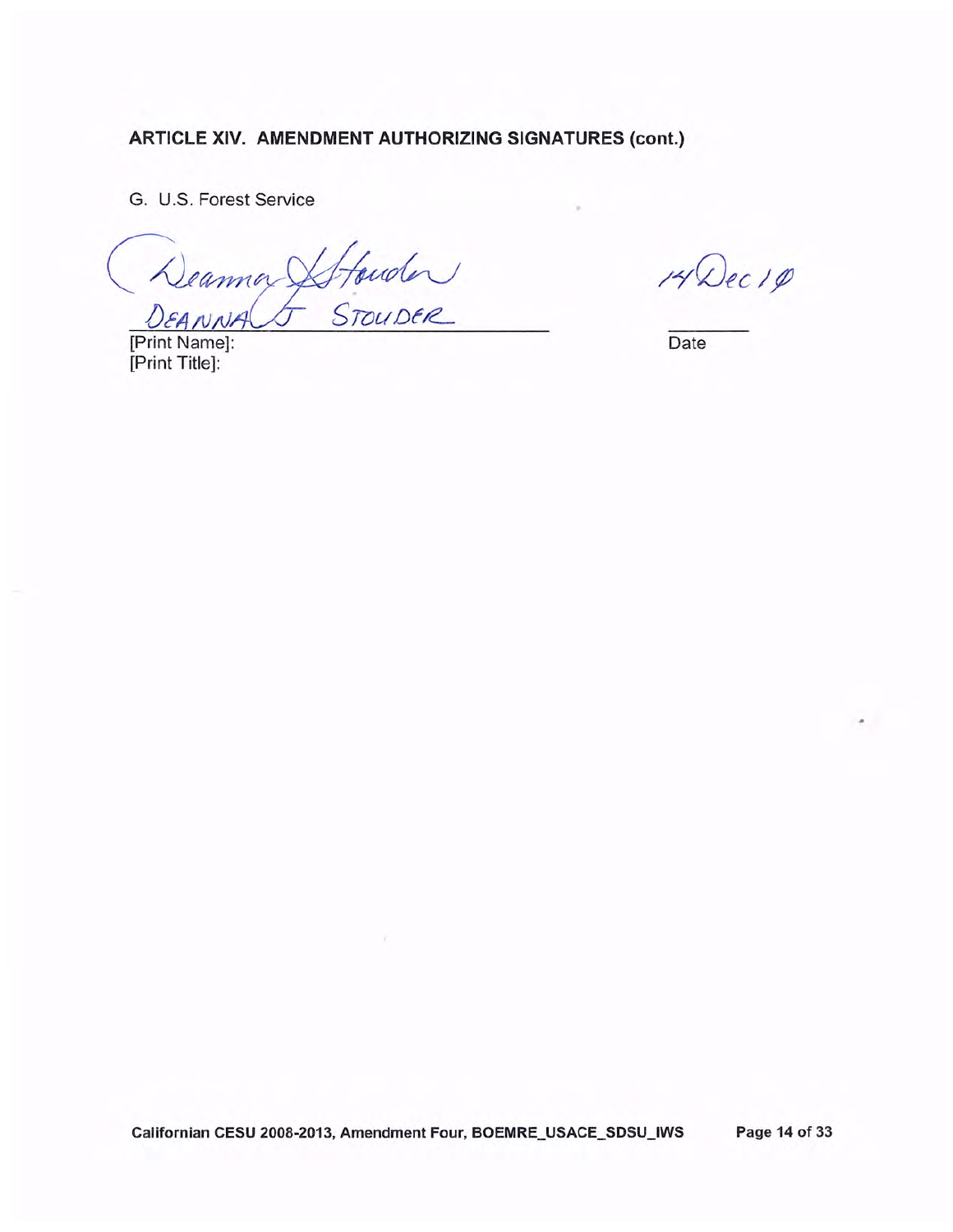H. Natural Resources Conservation Service

Eloris D. Speight

Deputy Chief for Management

 $^{\prime}\mathcal{O}$ 

Californian CESU 2008-2013, Amendment Four, BOEMRE\_USACE\_SDSU\_IWS Page 15 of 33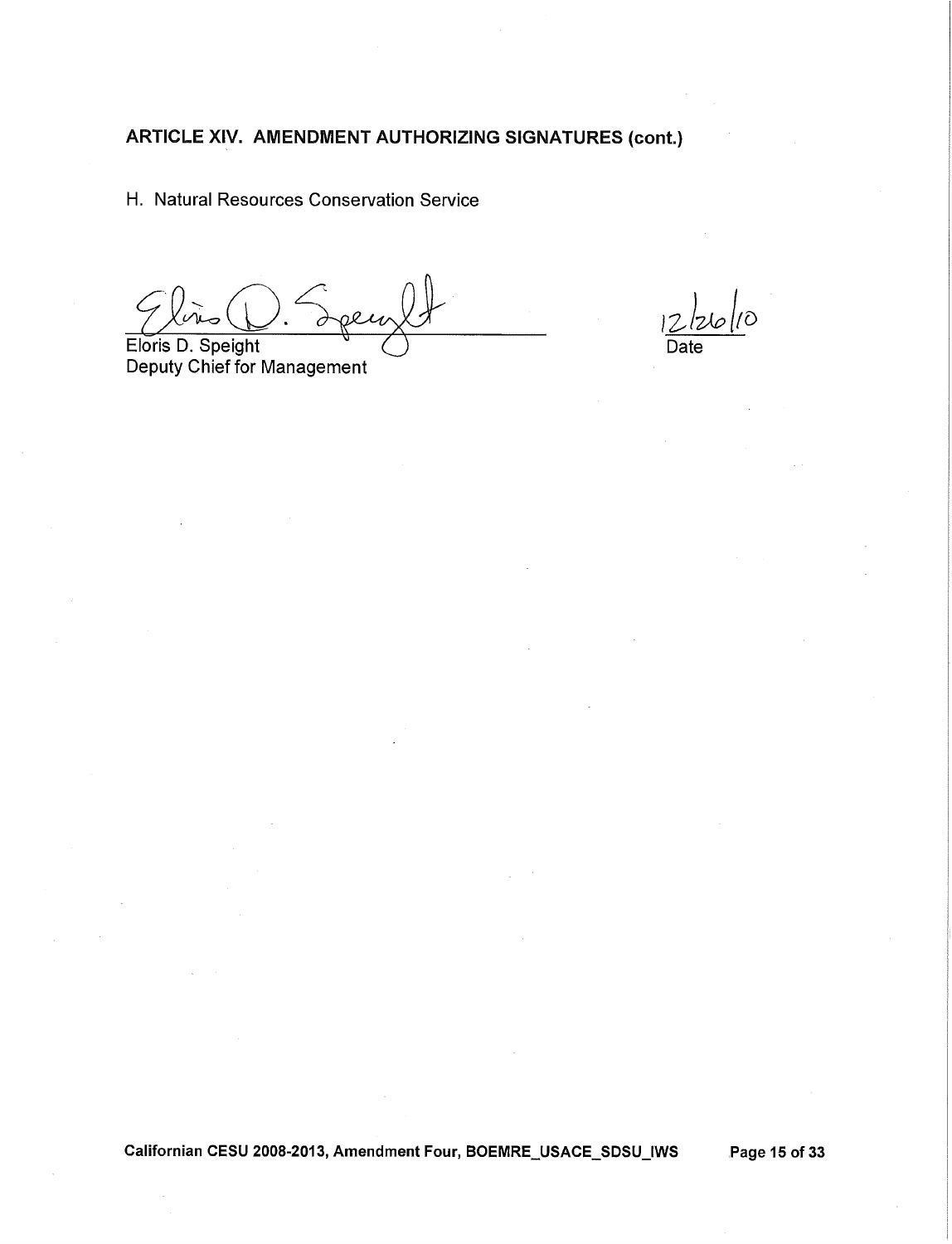I. National Aeronautics and Space Administration

Toyer Ashbaryl December 20, 2010

Roger Ashbaugh **Technical Officer** NASA Ames Research Center

December 20, 2010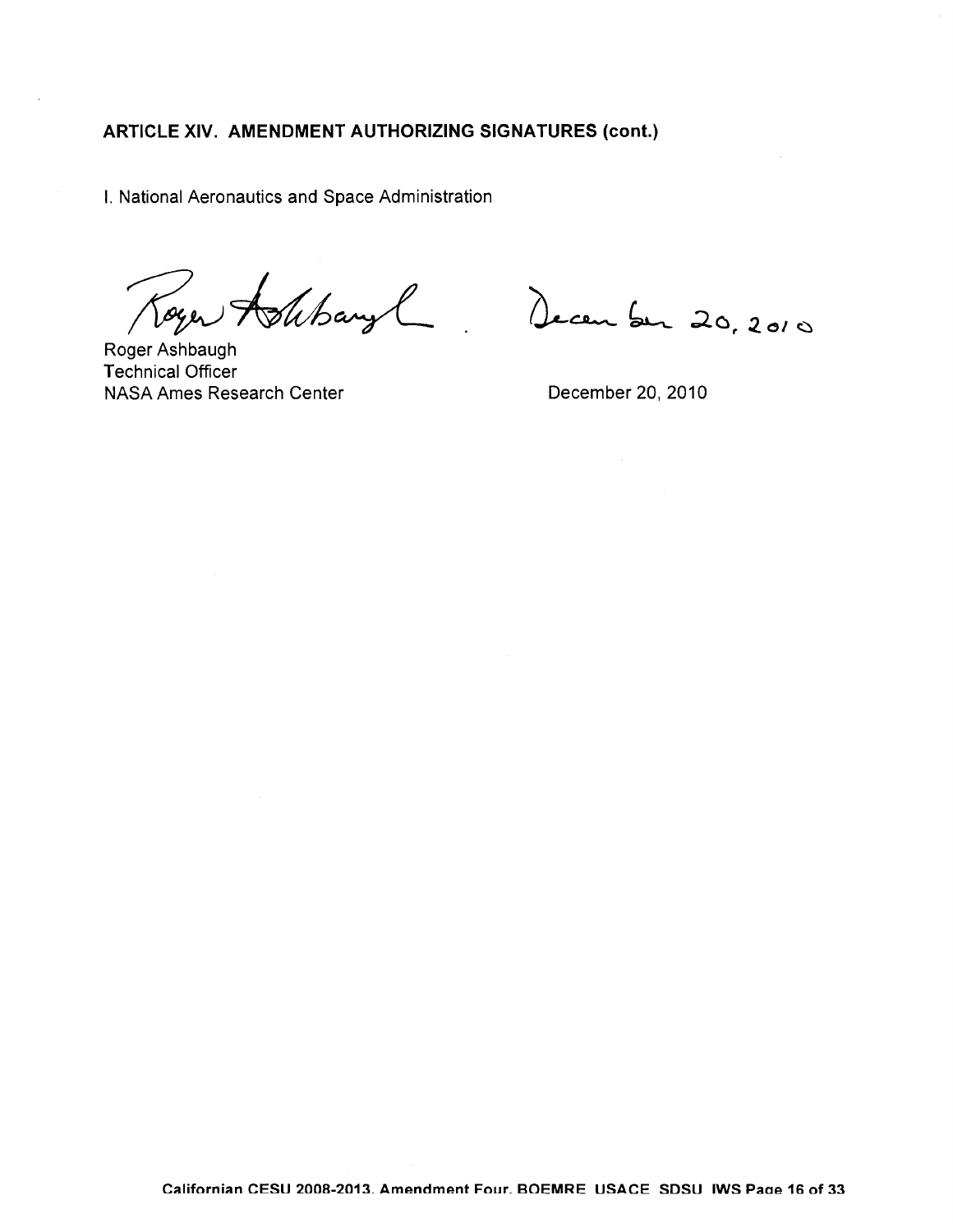# **ARTICLE XIV - AUTHORIZING SIGNATURES (cont.)**

J. Office of the Deputy Under Secretary of Defense (Installations and Environment)

Leslie E. Guy (representing ODUSD (收甲)) Grants Officer

15-Dee 10 Date

Page 17 of 33 Californian CESU 2008-2013, Amendment Four, BOEMRE\_USACE\_SDSU\_IWS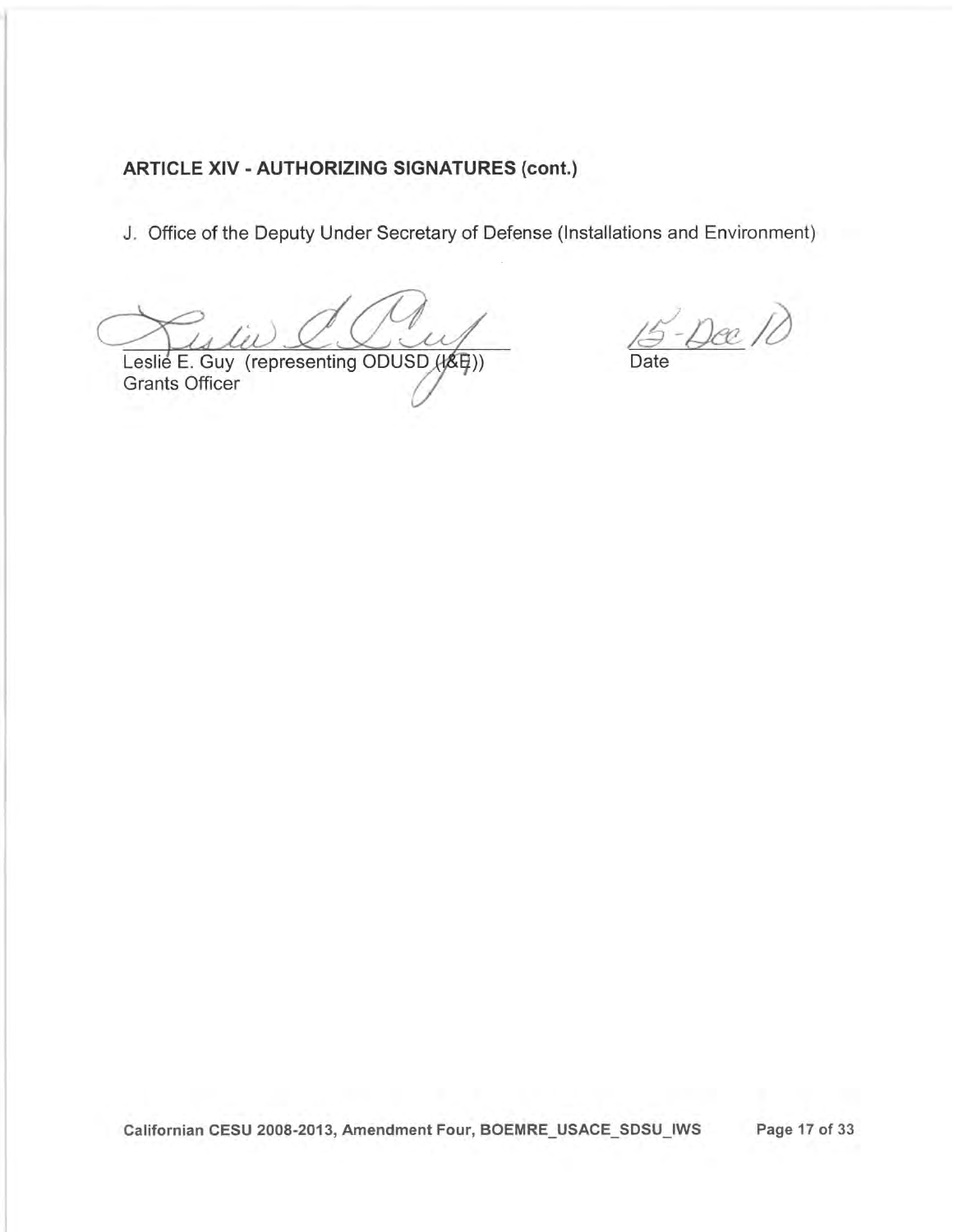K. U.S. Army Corps of Engineers - Civil Works

Chrishal Dr. Lee

Michael G. Lee **Grants Officer** 

7DECEMBER 2010 Date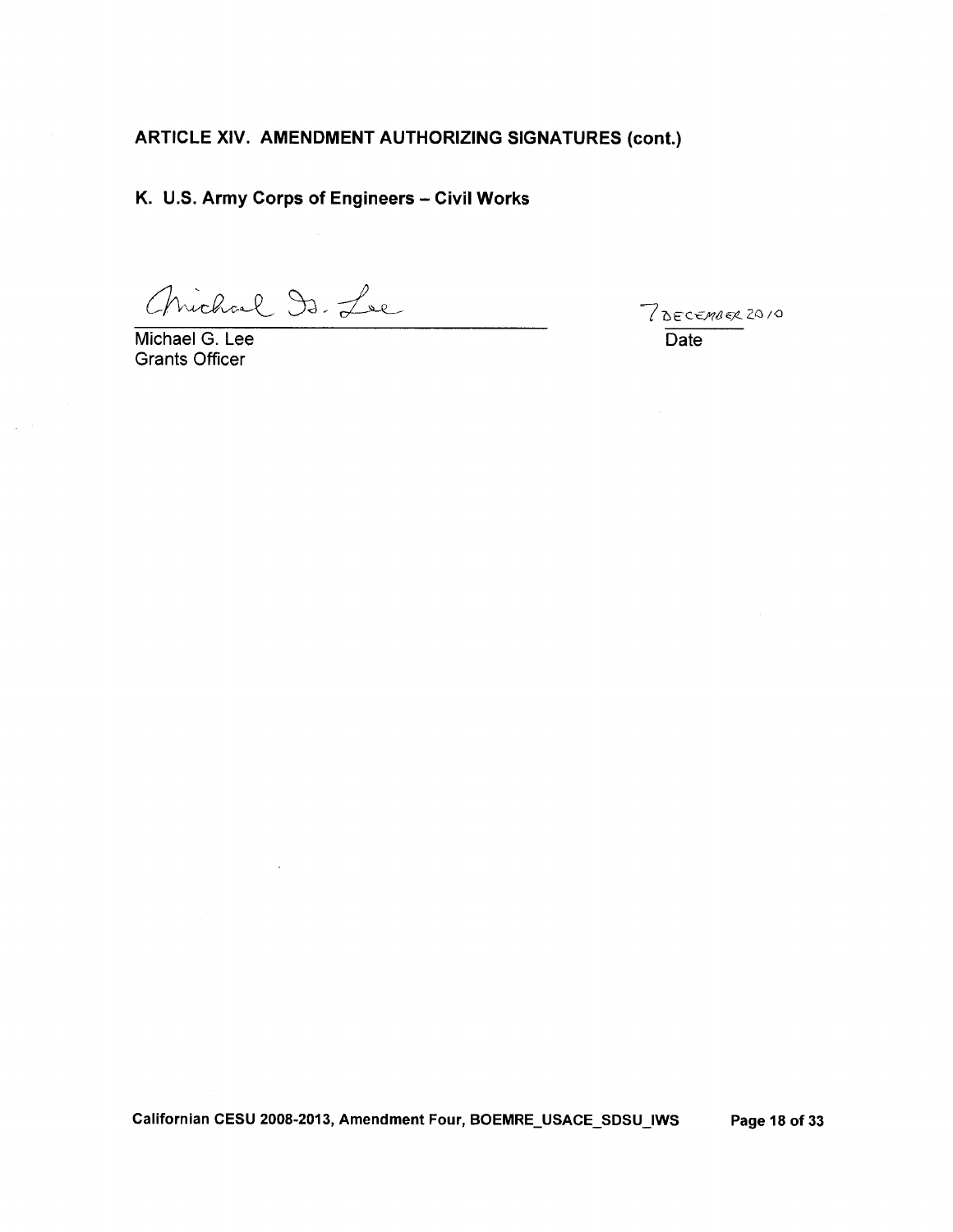L. National Oceanic and Atmospheric Administration

Can Reis

[Print Name]: Gary Reisner [Print Title]: Director, Management and Budget Office National Marine Fisheries Service National Oceanic and Atmospheric Administration

 $12|20|10$ 

Californian CESU 2008-2013, Amendment Four, BOEMRE\_USACE\_SDSU\_IWS Page 19 of 33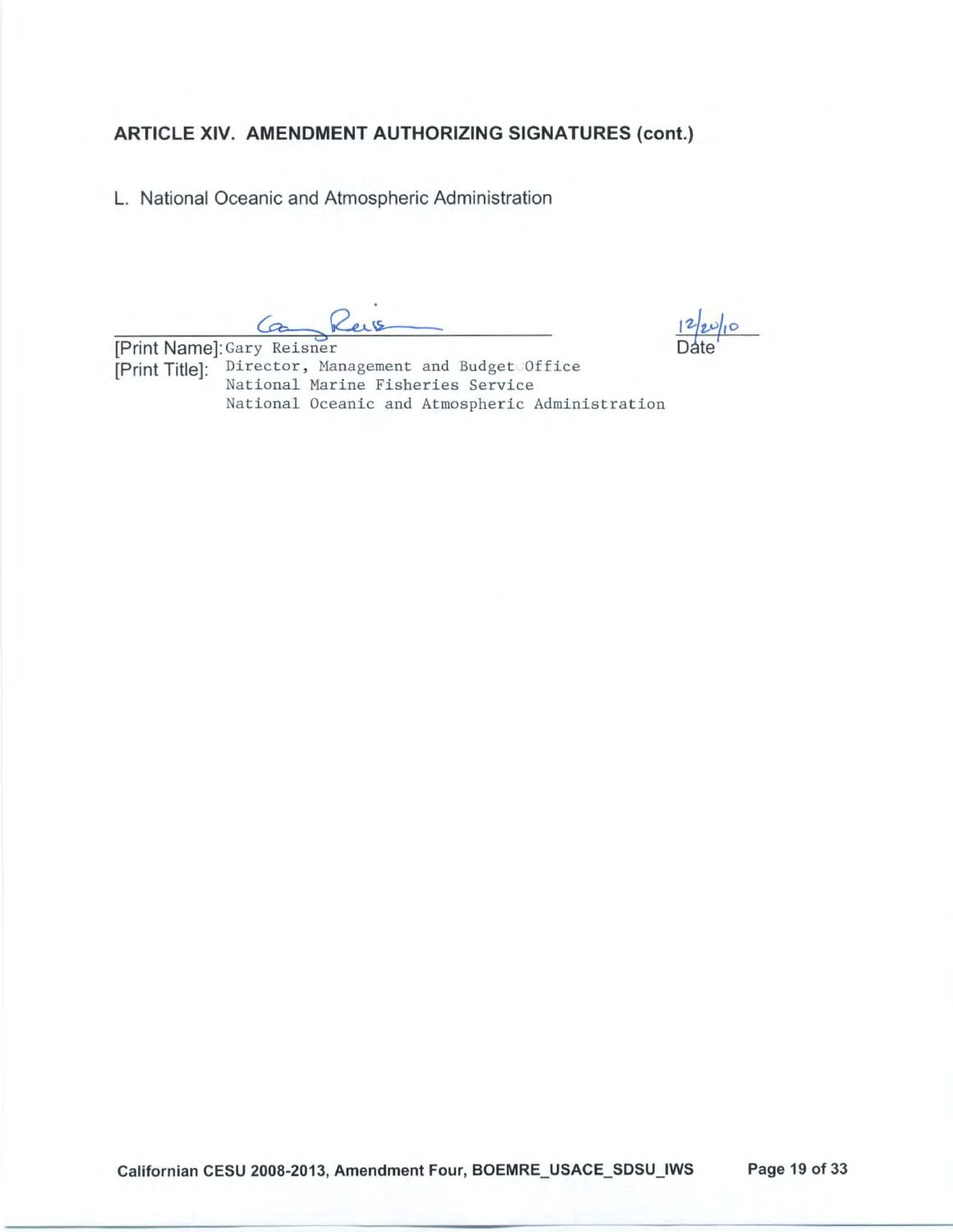M. UNIVERSITY OF CALIFORNIA (HOST), systemwide authorization

[Print Name]: [Print Title]:

LOURDES G. DeMATTOS **CONTRACT AND GRANT OFFICER** 

 $12 - 10 - 10$ **Date**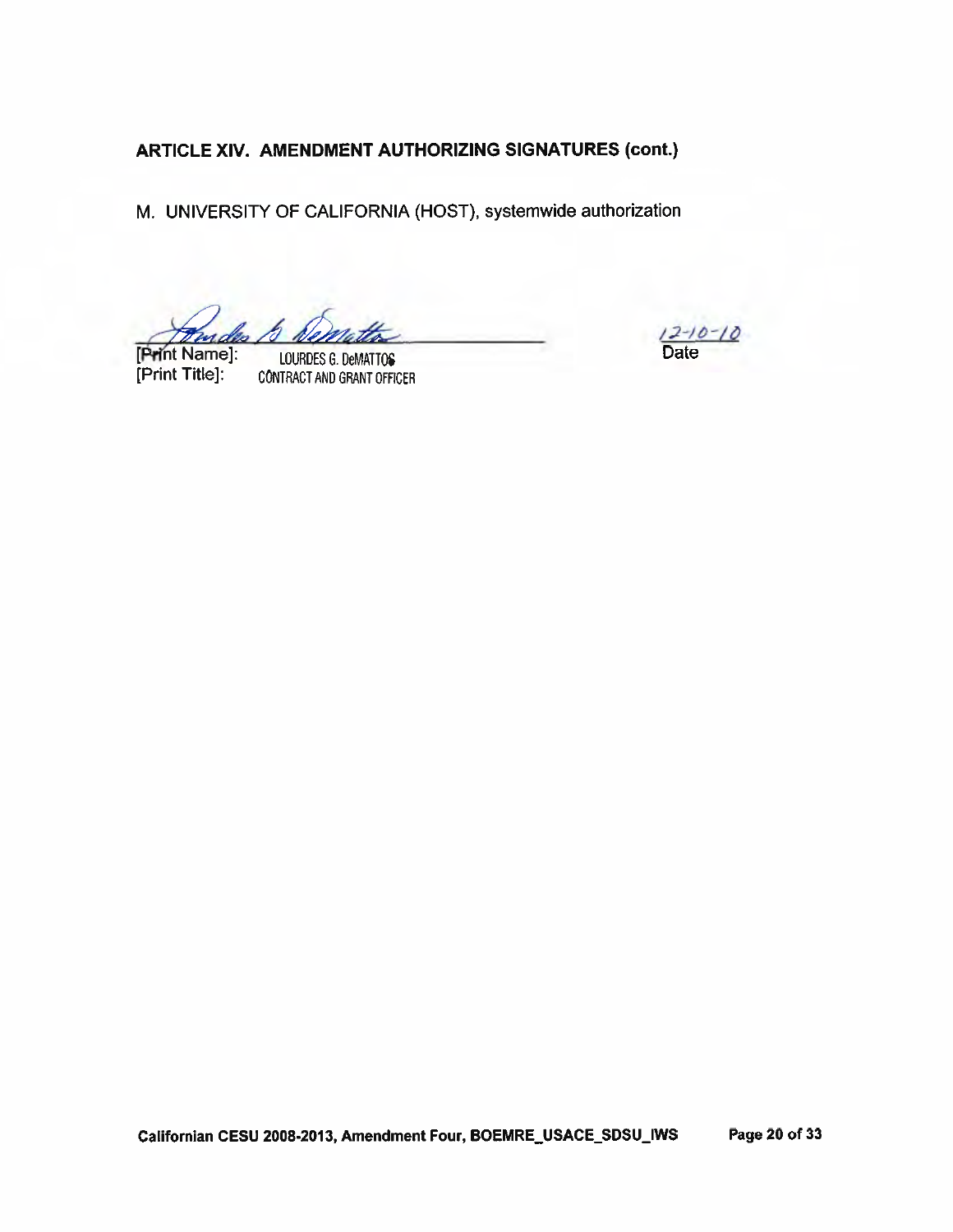N. San Francisco State University

0 - 5\.N\$- MAMAN 20 26 DESAIR [Print Name] [Print Title]:

 $13600$ 

Californian CESU 2008-2013, Amendment Four, BOEMRE\_USACE-SDSU-IWS Page 21 of 33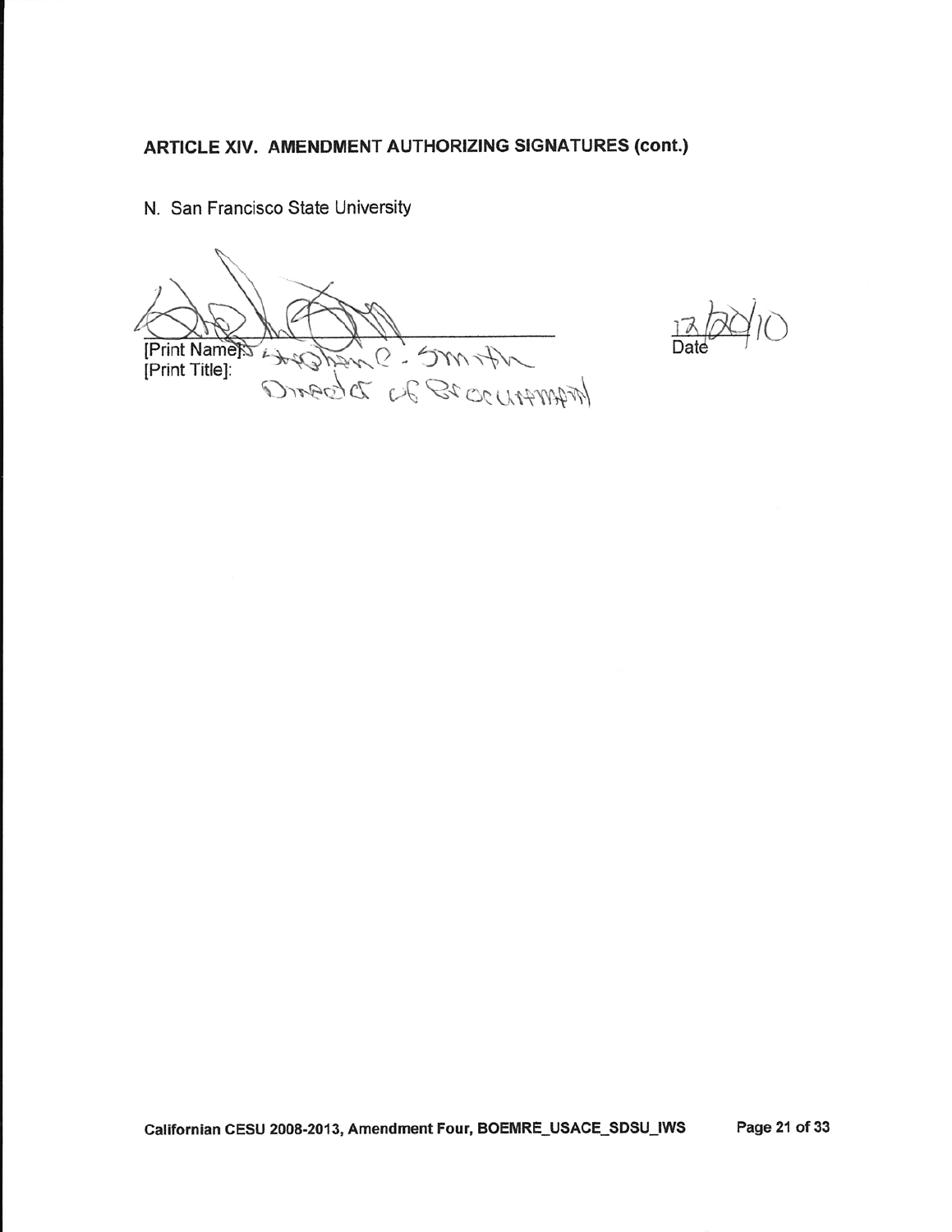O. California State University, Fresno

[Print Name]: Thomas McClanahan [Print Title]: Associate Vice President, ORSP

 $\frac{12}{\text{Date}}$  //()

Californian CESU 2008-2013, Amendment Four, BOEMRE\_USACE\_SDSU\_IWS

Page 22 of 33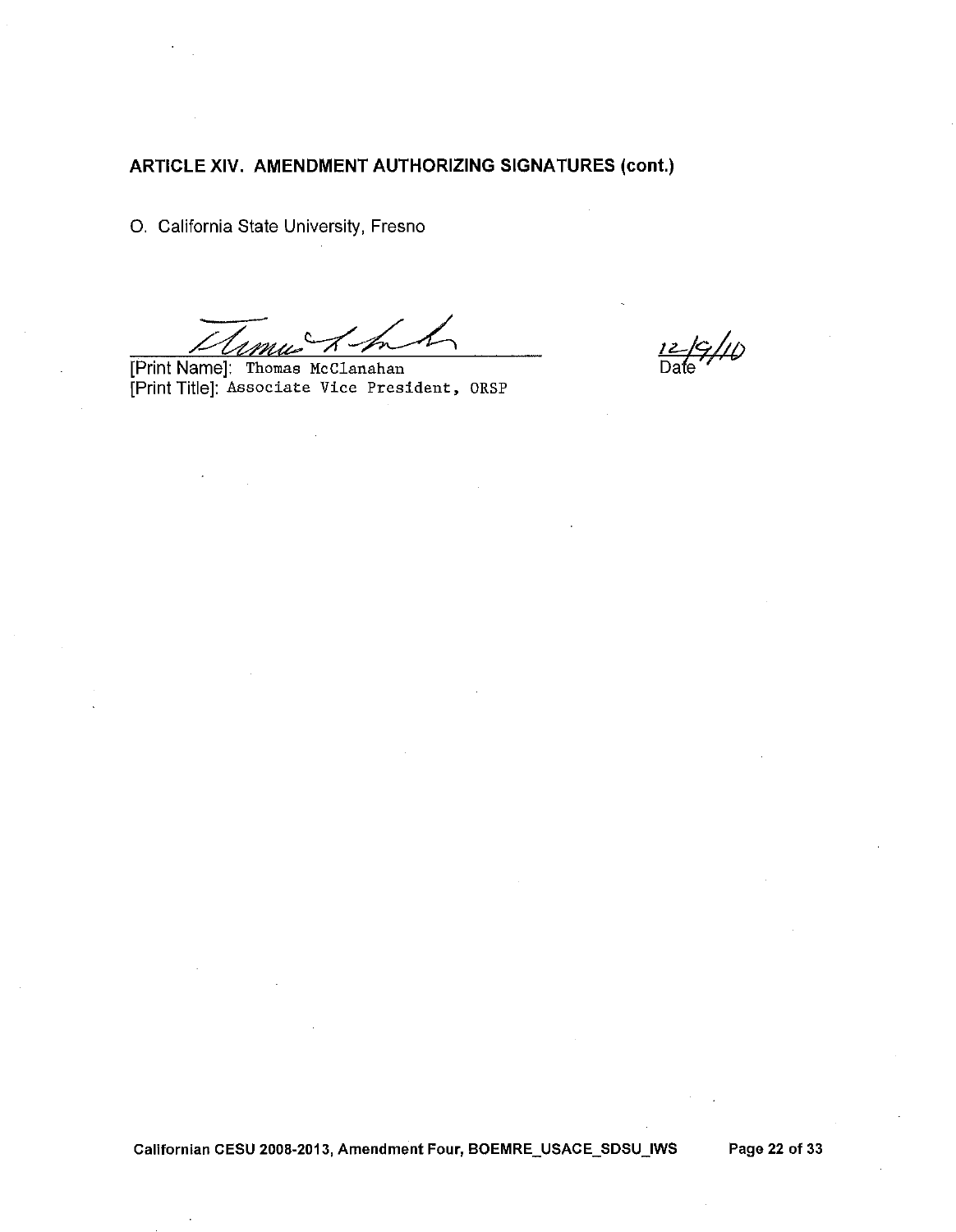P. California State University, Los Angeles

[Print Name]: Dr. Jose L. Galvan Date [Print Title]: Dean of Extended Education and Research

 $12 - 16 - 10$ 

Californian CESU 2008-2013, Amendment Four, BOEMRE\_USACE\_SDSU\_IWS Page 23 of 33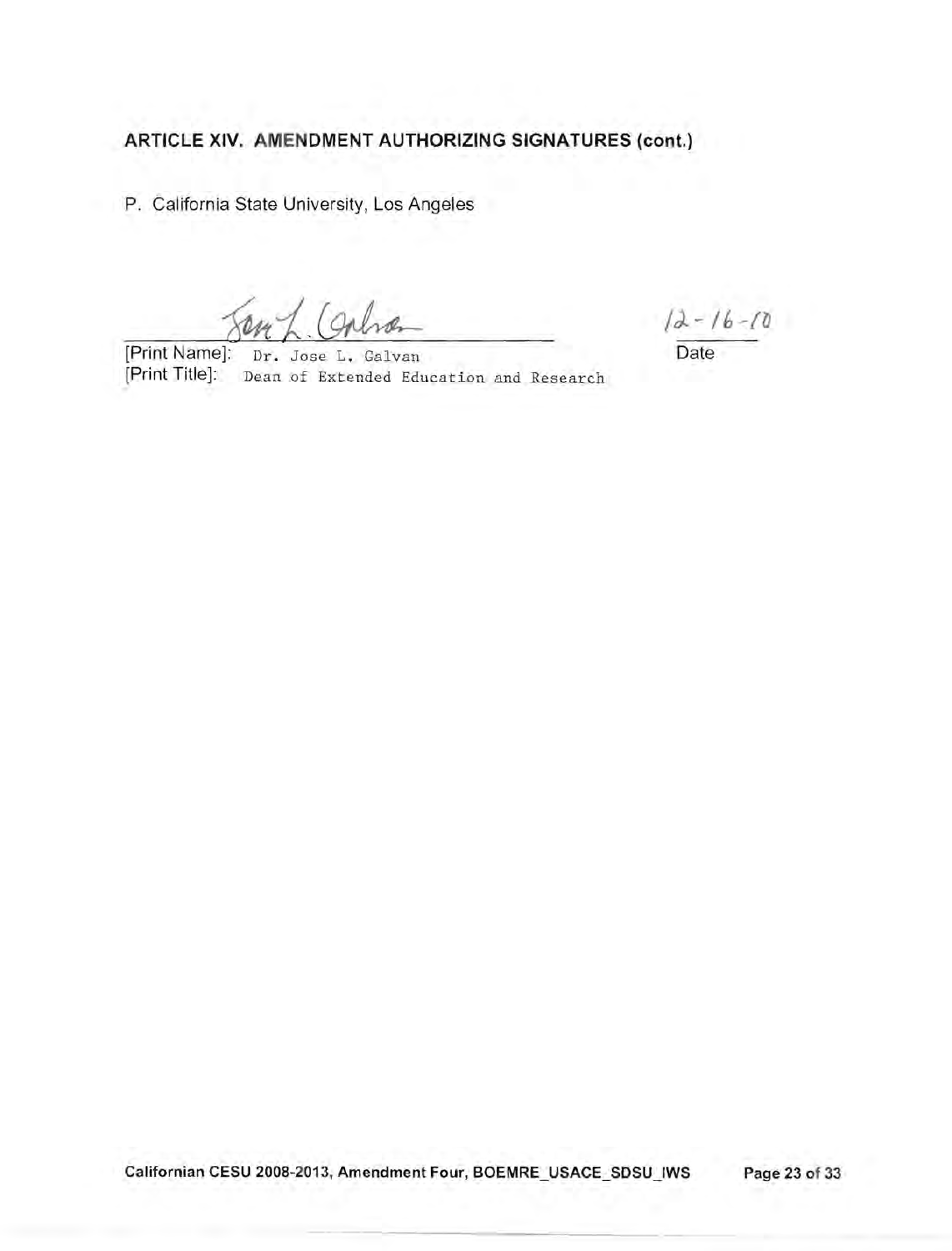Q. Cal Poly Corporation, California Polytechnic State University

- 亡

Melissa Mullen Sportsored Programs Manager<br>Cal Poly Corporation

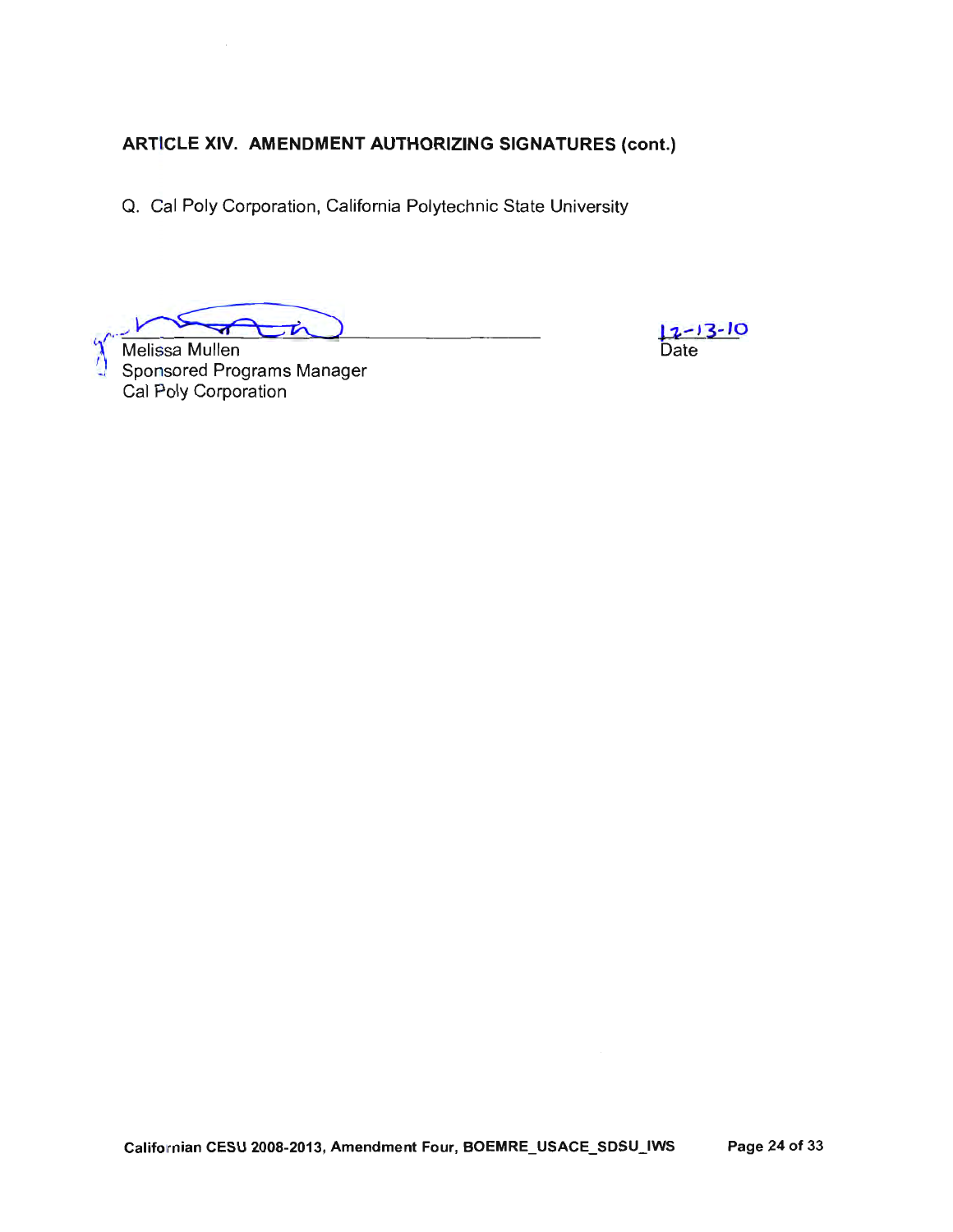R. CSU, Chico Research Foundation, California State University, Chico

Dr. Katie Milo Vice Provost for Research

Californian CESU 2008-2013, Amendment Four, BOEMRE\_USACE\_SDSU\_IWS Page 25 of 33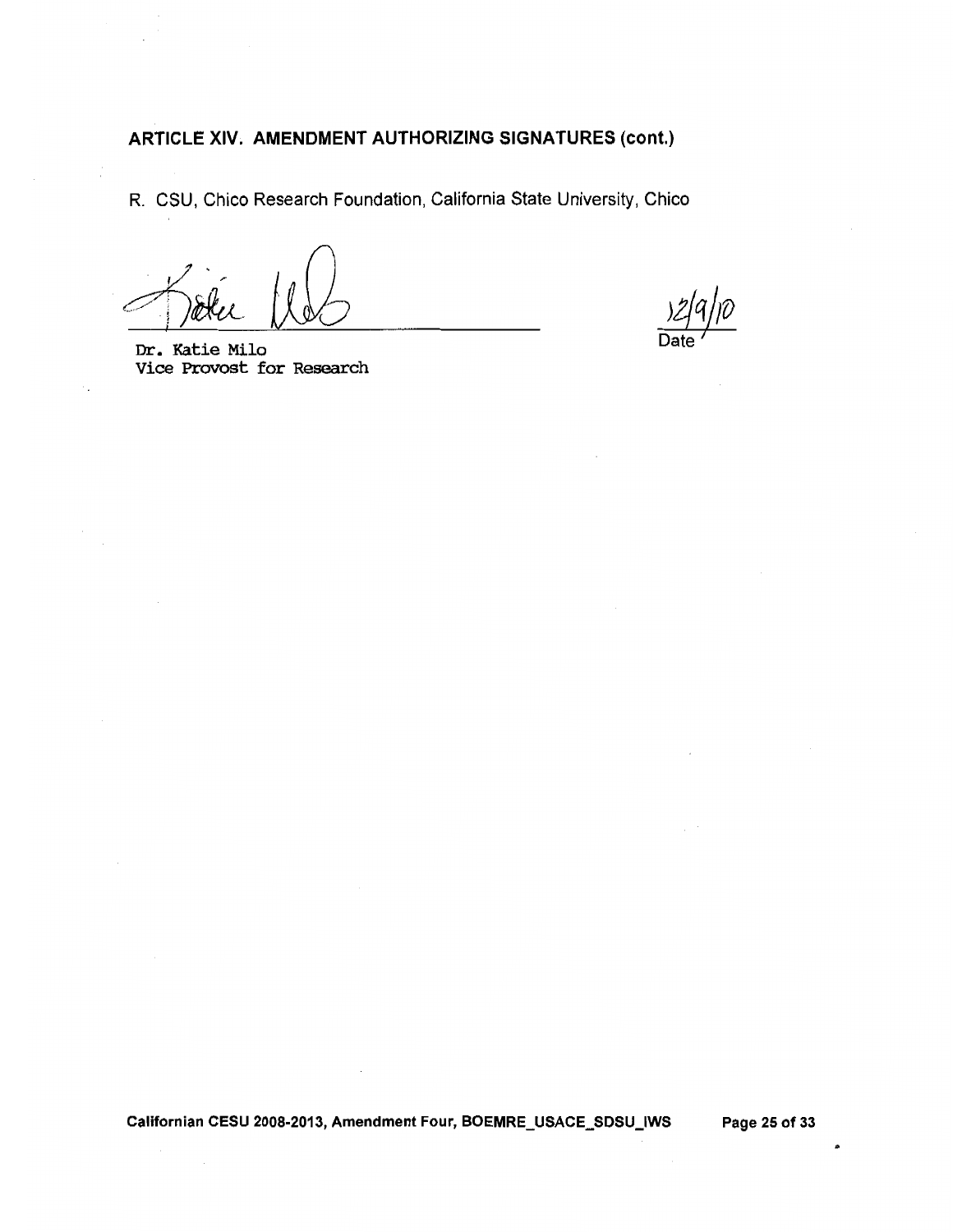S. Humboldt State University

Benue Helvez<br>Denue Helvez<br>Denis Dur HSU SPF [Print Name]: [Print Title]:

حت -1 2 Date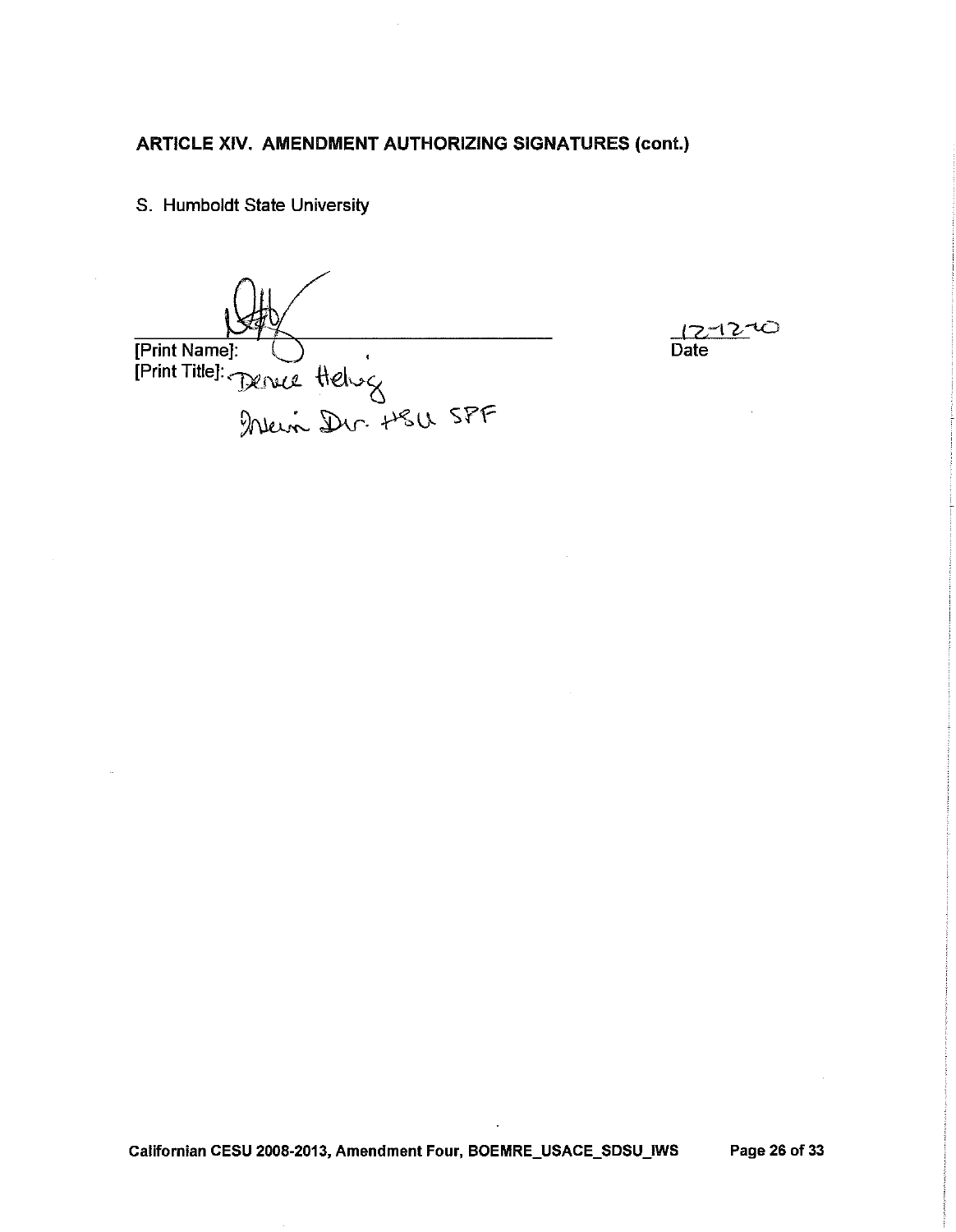7. The undersigned is duly authorized to make this certification on behalf of the Grantee.

Dated;

By: Name Scott Pérez

Title: Director, Research and Sponsored Projects

T. California State University, Northridge<br>Californian CESU 2008-2013, Amendment Four, BOEMRE USACE SDSU IWS (p.27)<br>Received: 12/15/2010 /s/ T.E.Fish, CESU Network National Office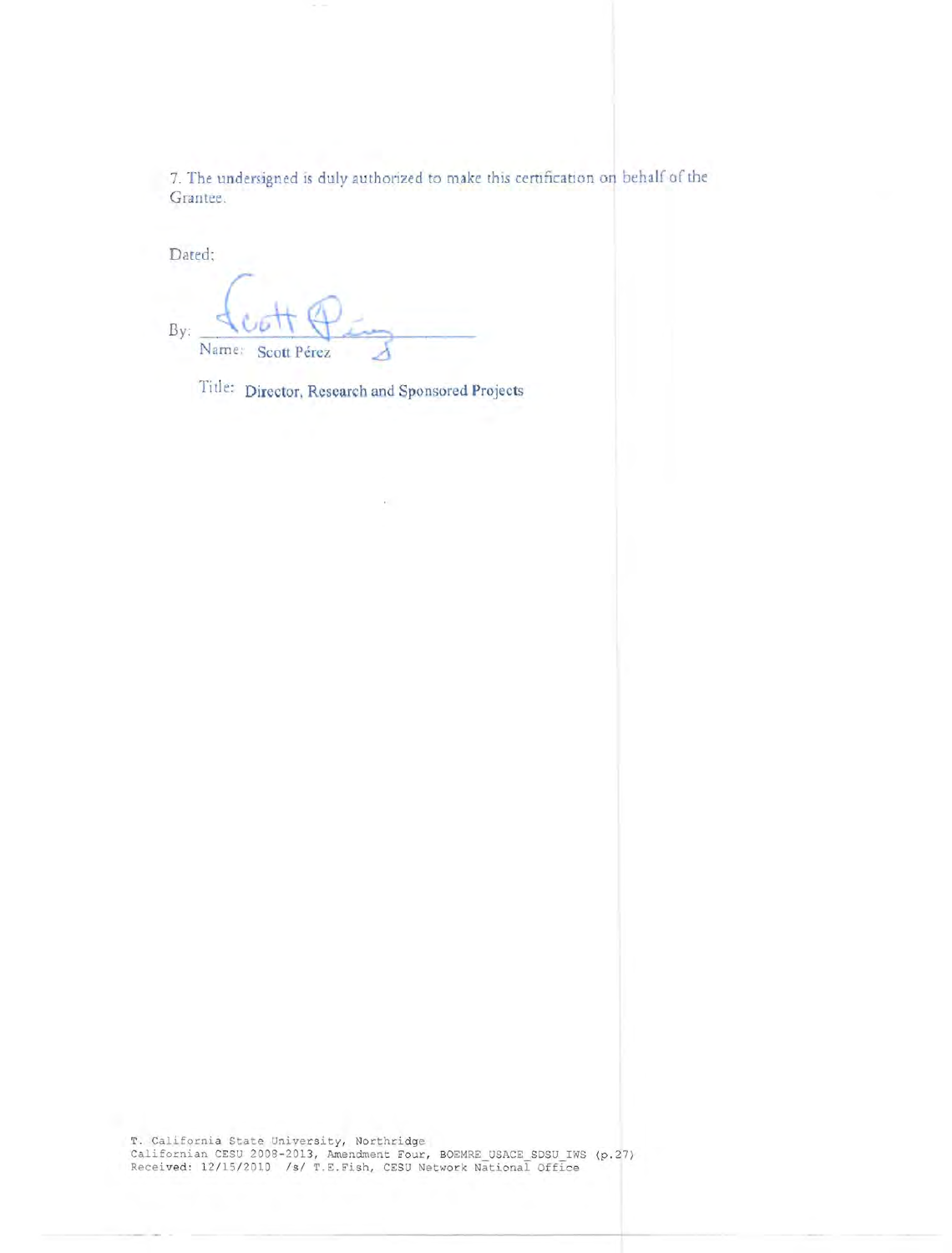U. California State University, Stanislaus

 $12 - 9.10$ 

Date

Title: Provost Р

Californian CESU 2008-2013, Amendment Four, BOEMRE\_USACE\_SDSU\_IWS Page 28 of 33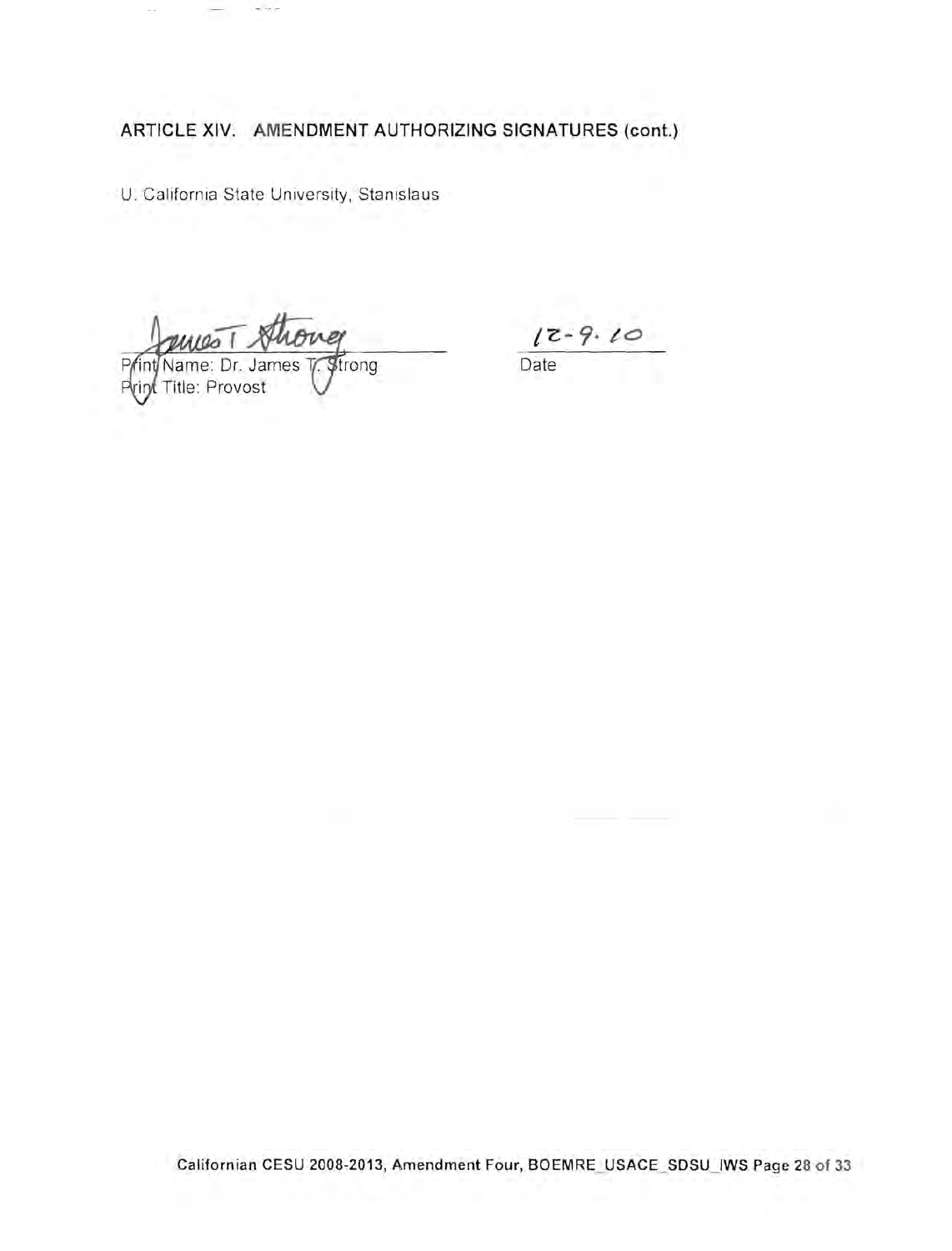V. California Department of Fish and Game

12/16/10 Date

John McCamman **Director** 

Californian CESU 2008-2013, Amendment Four, BOEMRE\_USACE\_SDSU\_IWS Page 29 of 33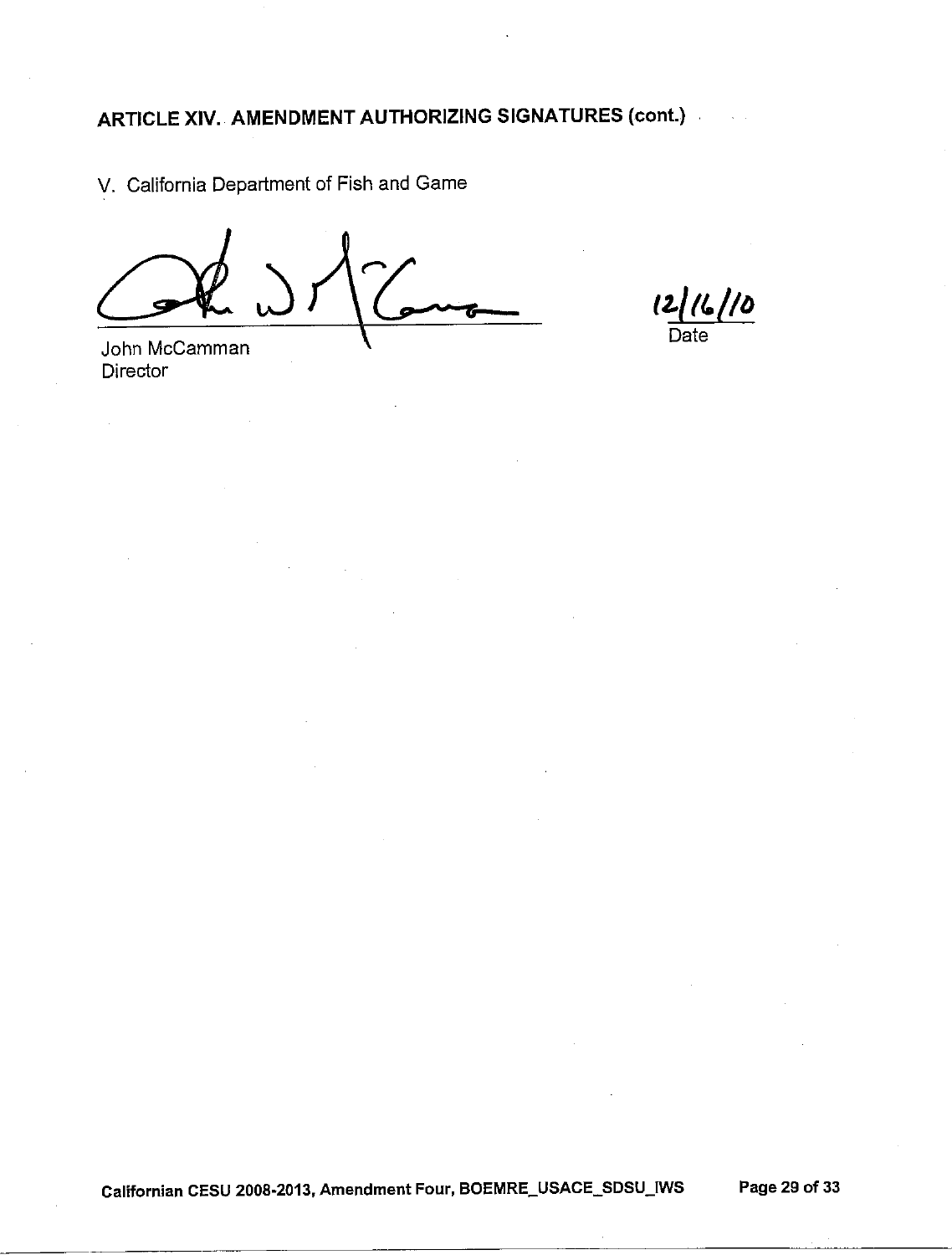W. California State University, Channel Islands

Venue Concille AM<br>Namel: Joanne Coville Date<br>Title]: Vice President for Finance and Administration

[Print Name]: Print Title]: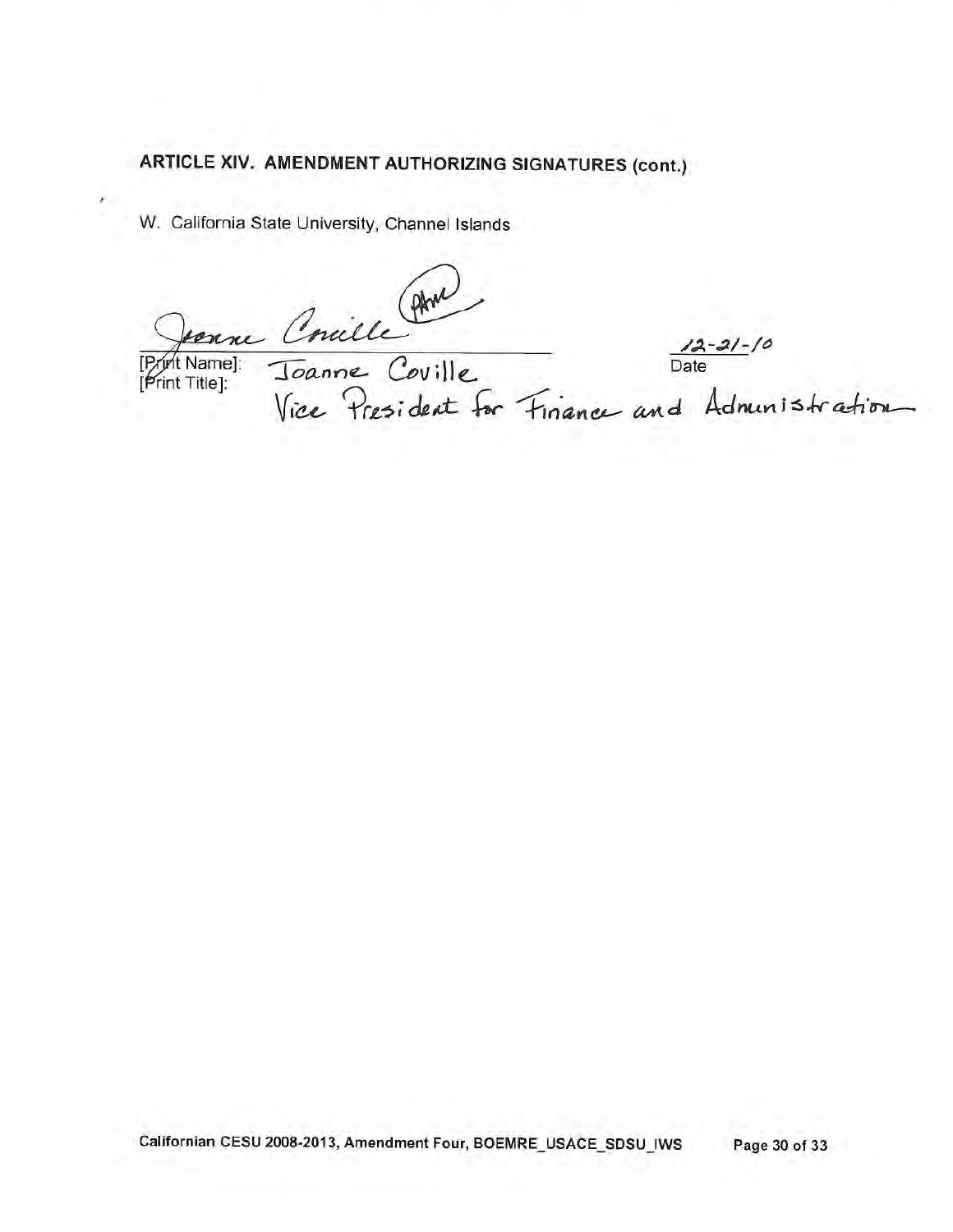X. The Institute for Bird Populations

[Print Name]:-<br>[Print Title]: Rodney Siegel,<br>Executive Director

 $129/10$ Date

Californian CESU 2008-2013, Amendment Four, BOEMRE\_USACE\_SDSU\_IWS Page 31 of 33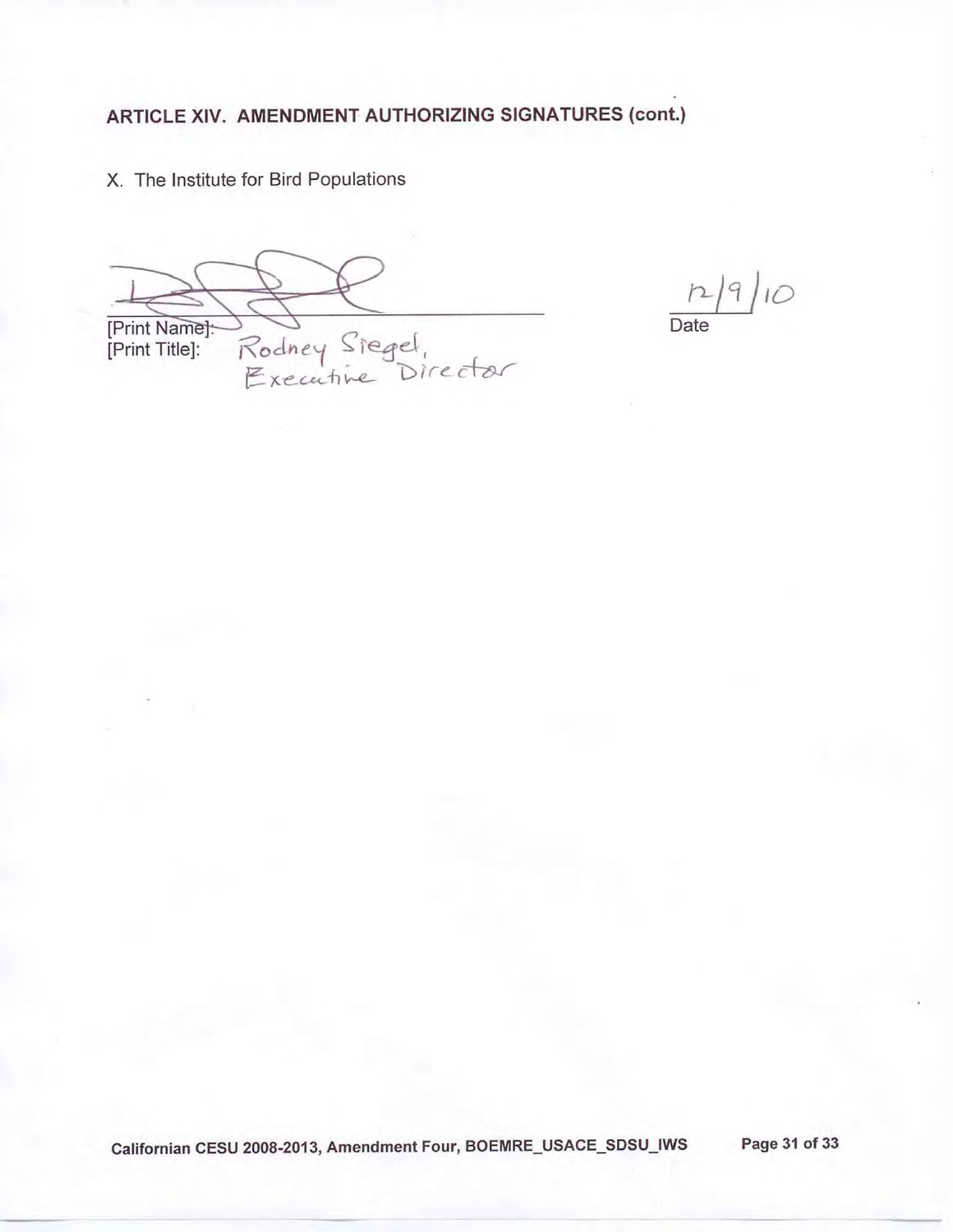Y. San Diego State University

W. Timothy Huster

 $12-15-10$ 

ASSOCIATE EXECUTIVE DIRECTOR<br>[Print Name]: SAN DIELO STATE UNIV. RESEARCH FOUNDATION [Print Title]:

Date